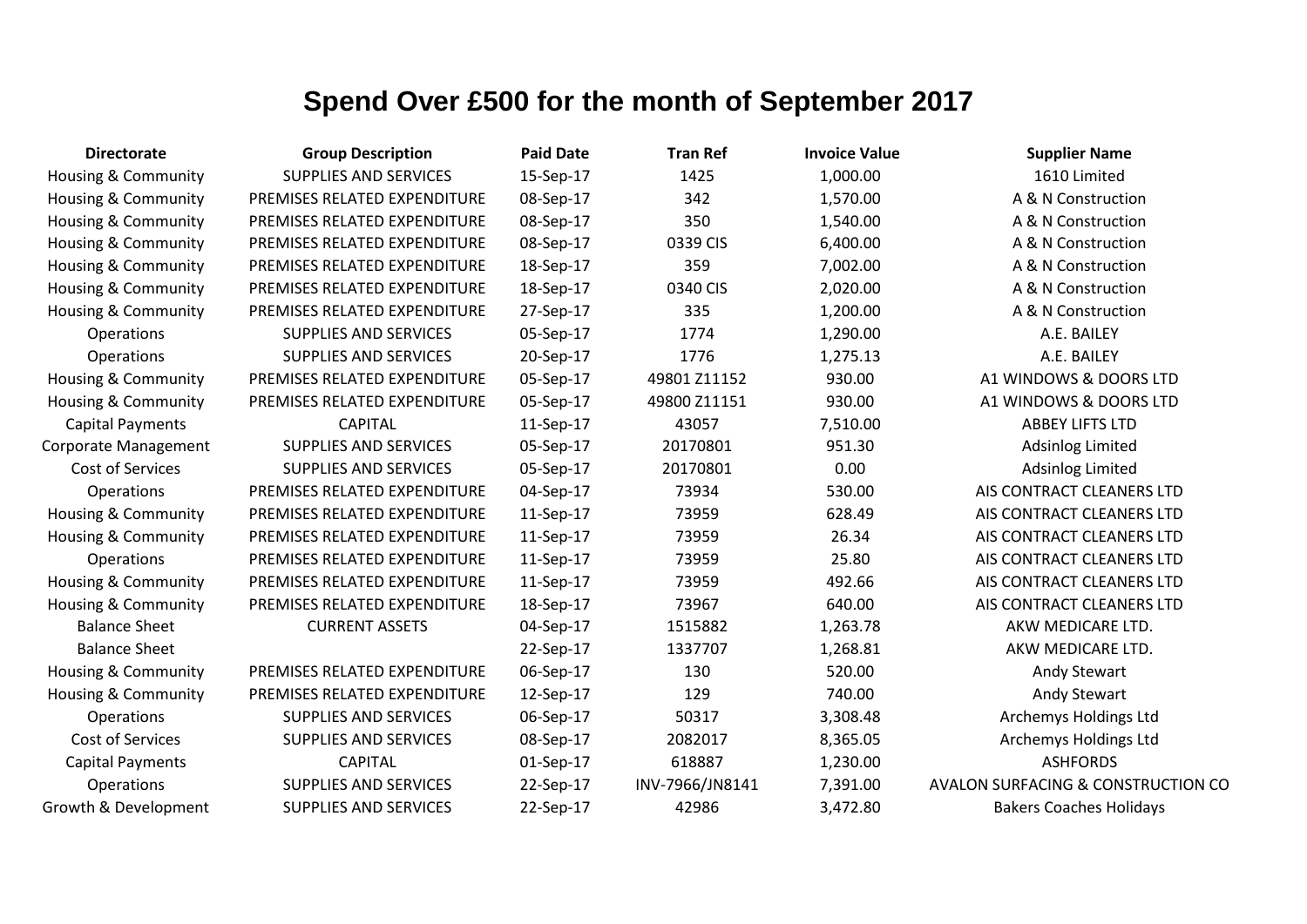| <b>Directorate</b>             | <b>Group Description</b>     | <b>Paid Date</b> | <b>Tran Ref</b>  | <b>Invoice Value</b> | <b>Supplier Name</b>                      |
|--------------------------------|------------------------------|------------------|------------------|----------------------|-------------------------------------------|
| Housing & Community            | <b>SUPPLIES AND SERVICES</b> | 05-Sep-17        | DUPLICATE 087648 | 527.56               | <b>Barriers Direct</b>                    |
| <b>Housing &amp; Community</b> | PREMISES RELATED EXPENDITURE | 12-Sep-17        | 2652             | 1,652.23             | Bay Air Conditioning & Refrigeratio       |
| Operations                     | <b>SUPPLIES AND SERVICES</b> | 08-Sep-17        | 436714           | 1,773.00             | Bemrose Booth Ltd                         |
| Growth & Development           | <b>SUPPLIES AND SERVICES</b> | 22-Sep-17        | 31844            | 5,794.50             | Berrys Coaches Ltd                        |
| Cost of Services               | SUPPLIES AND SERVICES        | 26-Sep-17        | 6480             | 0.00                 | <b>Bloom Procurement Services Limited</b> |
| Cost of Services               | <b>SUPPLIES AND SERVICES</b> | 26-Sep-17        | 6480             | 21,939.30            | <b>Bloom Procurement Services Limited</b> |
| <b>Housing &amp; Community</b> | SUPPLIES AND SERVICES        | 27-Sep-17        | 1121             | 895.00               | <b>Bristol Mediation Ltd</b>              |
| <b>Balance Sheet</b>           | <b>CURRENT ASSETS</b>        | 05-Sep-17        | <b>IVJ858888</b> | 704.00               | <b>British Ceramic Tile</b>               |
| <b>Housing &amp; Community</b> | PREMISES RELATED EXPENDITURE | 06-Sep-17        | 984210449        | 820.90               | <b>British Gas Business (Electric)</b>    |
| Operations                     | PREMISES RELATED EXPENDITURE | 05-Sep-17        | 984210460        | 836.61               | <b>British Gas Business (Electric)</b>    |
| Operations                     | PREMISES RELATED EXPENDITURE | 22-Sep-17        | 984216225        | 804.76               | <b>British Gas Business (Electric)</b>    |
| <b>Housing &amp; Community</b> | PREMISES RELATED EXPENDITURE | 22-Sep-17        | 984216210        | 1,120.00             | <b>British Gas Business (Electric)</b>    |
| Operations                     | PREMISES RELATED EXPENDITURE | 25-Sep-17        | 984216200        | 1,035.05             | <b>British Gas Business (Electric)</b>    |
| Operations                     | PREMISES RELATED EXPENDITURE | 25-Sep-17        | 984216199        | 1,044.60             | <b>British Gas Business (Electric)</b>    |
| Operations                     | <b>SUPPLIES AND SERVICES</b> | 15-Sep-17        | INV215129        | 864.00               | <b>Broxap Ltd</b>                         |
| <b>Housing &amp; Community</b> | <b>SUPPLIES AND SERVICES</b> | 01-Sep-17        | IN-72044-1       | 1,027.00             | <b>Building Recruitment Company Ltd</b>   |
| <b>Housing &amp; Community</b> | <b>SUPPLIES AND SERVICES</b> | 15-Sep-17        | IN-72676-1       | 1,703.00             | <b>Building Recruitment Company Ltd</b>   |
| Operations                     | <b>EMPLOYEES</b>             | 05-Sep-17        | 302851           | 1,094.28             | <b>Butler Rose</b>                        |
| Operations                     | <b>EMPLOYEES</b>             | 05-Sep-17        | 302546 DUPLICATE | 937.95               | <b>Butler Rose</b>                        |
| Growth & Development           | <b>SUPPLIES AND SERVICES</b> | 04-Sep-17        | F0029505         | 6,104.41             | Carter Jonas                              |
| <b>Capital Payments</b>        | <b>CAPITAL</b>               | 04-Sep-17        | 90193780         | 510.00               | <b>CENTERPRISE INTERNATIONAL LTD</b>      |
| Growth & Development           | <b>SUPPLIES AND SERVICES</b> | 13-Sep-17        | 25034            | 600.00               | <b>Character Graphics</b>                 |
| <b>Housing &amp; Community</b> | PREMISES RELATED EXPENDITURE | 08-Sep-17        | 36               | 690.69               | <b>Christopher Rowland</b>                |
| <b>Housing &amp; Community</b> | PREMISES RELATED EXPENDITURE | 08-Sep-17        | 28               | 530.00               | <b>Christopher Rowland</b>                |
| Housing & Community            | PREMISES RELATED EXPENDITURE | 15-Sep-17        | 40               | 733.18               | <b>Christopher Rowland</b>                |
| <b>Housing &amp; Community</b> | <b>SUPPLIES AND SERVICES</b> | 22-Sep-17        | 3129143          | 450.72               | <b>CIPFA Business Limited</b>             |
| <b>Cost of Services</b>        | <b>SUPPLIES AND SERVICES</b> | 22-Sep-17        | 3129143          | 125.54               | <b>CIPFA Business Limited</b>             |
| <b>Housing &amp; Community</b> | <b>SUPPLIES AND SERVICES</b> | 22-Sep-17        | 3129143          | 579.74               | <b>CIPFA Business Limited</b>             |
| <b>Housing &amp; Community</b> | <b>SUPPLIES AND SERVICES</b> | 26-Sep-17        | <b>EPRF 581</b>  | 8,178.00             | <b>Citizens Advice Taunton</b>            |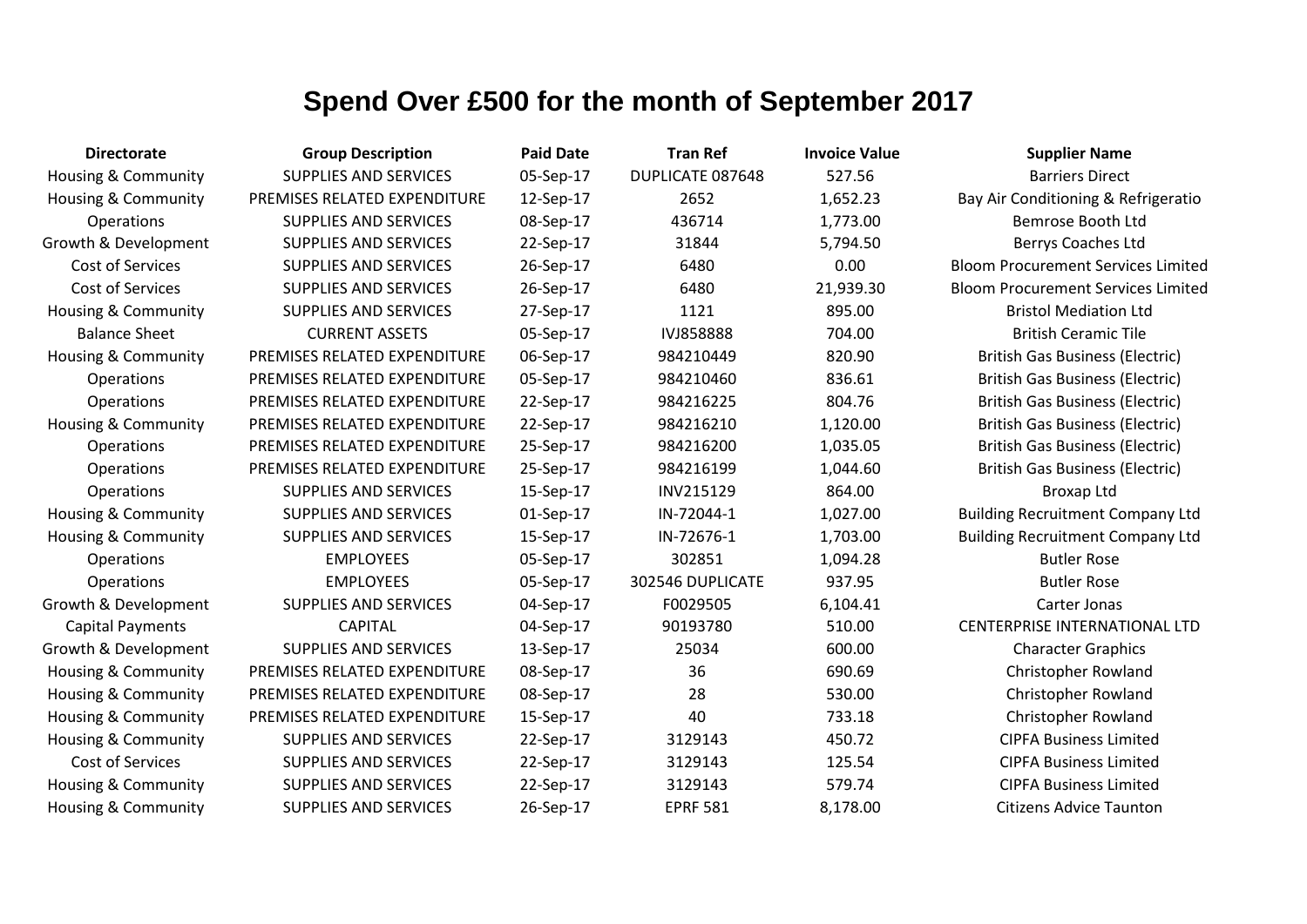| <b>Directorate</b>             | <b>Group Description</b>     | <b>Paid Date</b> | <b>Tran Ref</b> | <b>Invoice Value</b> | <b>Supplier Name</b>                |
|--------------------------------|------------------------------|------------------|-----------------|----------------------|-------------------------------------|
| <b>Housing &amp; Community</b> | <b>SUPPLIES AND SERVICES</b> | 29-Sep-17        | <b>EPRF 582</b> | 75,432.00            | <b>Citizens Advice Taunton</b>      |
| <b>Balance Sheet</b>           | <b>CURRENT ASSETS</b>        | 04-Sep-17        | TAU166417       | 1,263.28             | <b>City Electrical Factors Ltd</b>  |
| <b>Balance Sheet</b>           | <b>CURRENT ASSETS</b>        | 04-Sep-17        | TAU166240       | 1,113.91             | <b>City Electrical Factors Ltd</b>  |
| <b>Balance Sheet</b>           | <b>CURRENT ASSETS</b>        | 12-Sep-17        | TAU167080       | 815.48               | <b>City Electrical Factors Ltd</b>  |
| <b>Balance Sheet</b>           |                              | 18-Sep-17        | TAU/167475      | 1,602.15             | <b>City Electrical Factors Ltd</b>  |
| <b>Balance Sheet</b>           |                              | 26-Sep-17        | TAU/167777      | 619.07               | <b>City Electrical Factors Ltd</b>  |
| <b>Balance Sheet</b>           |                              | 26-Sep-17        | TAU/167776      | 1,666.23             | <b>City Electrical Factors Ltd</b>  |
| <b>Balance Sheet</b>           |                              | 26-Sep-17        | TAU/167554      | 520.50               | <b>City Electrical Factors Ltd</b>  |
| Growth & Development           | <b>SUPPLIES AND SERVICES</b> | 27-Sep-17        | 39419           | 1,890.00             | <b>Commission Air</b>               |
| Housing & Community            | THIRD PARTY PAYMENTS         | 15-Sep-17        | <b>EPRF 492</b> | 2,700.00             | <b>COMPASS DISABILITY SERVICES</b>  |
| Operations                     | <b>SUPPLIES AND SERVICES</b> | 08-Sep-17        | 147340          | 1,730.00             | <b>COOMBER SECURITY SYSTEMS LTD</b> |
| <b>Housing &amp; Community</b> | PREMISES RELATED EXPENDITURE | 29-Sep-17        | 150335          | 693.49               | <b>COOMBER SECURITY SYSTEMS LTD</b> |
| Operations                     | <b>EMPLOYEES</b>             | 08-Sep-17        | 463840          | 549.17               | <b>Cordant People</b>               |
| Operations                     | <b>EMPLOYEES</b>             | 08-Sep-17        | 463843          | 572.79               | <b>Cordant People</b>               |
| Operations                     | <b>EMPLOYEES</b>             | 08-Sep-17        | 463838          | 968.66               | <b>Cordant People</b>               |
| Operations                     | <b>EMPLOYEES</b>             | 08-Sep-17        | 465208          | 501.93               | <b>Cordant People</b>               |
| Operations                     | <b>EMPLOYEES</b>             | 08-Sep-17        | 465203          | 575.35               | <b>Cordant People</b>               |
| Operations                     | <b>EMPLOYEES</b>             | 08-Sep-17        | 465205          | 555.07               | <b>Cordant People</b>               |
| Operations                     | <b>EMPLOYEES</b>             | 08-Sep-17        | 466563          | 684.98               | <b>Cordant People</b>               |
| Operations                     | <b>EMPLOYEES</b>             | 08-Sep-17        | 466561          | 555.07               | <b>Cordant People</b>               |
| Operations                     | <b>EMPLOYEES</b>             | 08-Sep-17        | 466559          | 575.35               | <b>Cordant People</b>               |
| Operations                     | <b>EMPLOYEES</b>             | 08-Sep-17        | 466560          | 566.88               | <b>Cordant People</b>               |
| Operations                     | <b>EMPLOYEES</b>             | 08-Sep-17        | 467880          | 968.66               | <b>Cordant People</b>               |
| Operations                     | <b>EMPLOYEES</b>             | 08-Sep-17        | 467884          | 555.07               | <b>Cordant People</b>               |
| Operations                     | <b>EMPLOYEES</b>             | 08-Sep-17        | 467882          | 531.45               | <b>Cordant People</b>               |
| Operations                     | <b>EMPLOYEES</b>             | 08-Sep-17        | 467883          | 555.07               | <b>Cordant People</b>               |
| Operations                     | <b>EMPLOYEES</b>             | 08-Sep-17        | 469286          | 575.35               | <b>Cordant People</b>               |
| Operations                     | <b>EMPLOYEES</b>             | 08-Sep-17        | 467881          | 575.35               | <b>Cordant People</b>               |
| Operations                     | <b>EMPLOYEES</b>             | 08-Sep-17        | 469288          | 555.07               | <b>Cordant People</b>               |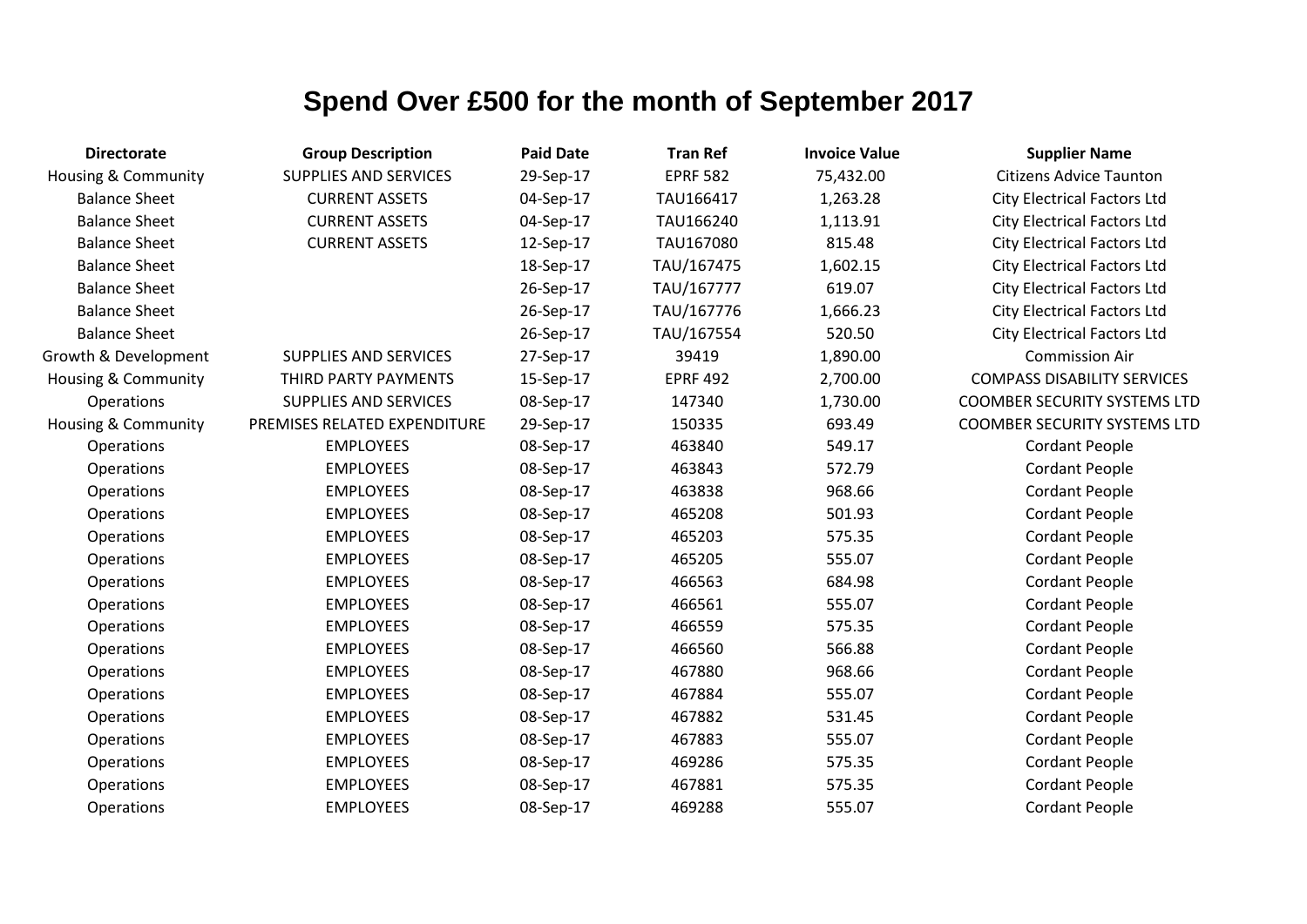| <b>Directorate</b>      | <b>Group Description</b>     | <b>Paid Date</b> | <b>Tran Ref</b> | <b>Invoice Value</b> | <b>Supplier Name</b>                  |
|-------------------------|------------------------------|------------------|-----------------|----------------------|---------------------------------------|
| Operations              | <b>EMPLOYEES</b>             | 08-Sep-17        | 469287          | 507.83               | <b>Cordant People</b>                 |
| Operations              | <b>EMPLOYEES</b>             | 08-Sep-17        | 469285          | 968.66               | <b>Cordant People</b>                 |
| Operations              | <b>EMPLOYEES</b>             | 08-Sep-17        | 470578          | 501.93               | <b>Cordant People</b>                 |
| Operations              | <b>EMPLOYEES</b>             | 08-Sep-17        | 470577          | 543.26               | <b>Cordant People</b>                 |
| Operations              | <b>EMPLOYEES</b>             | 08-Sep-17        | 470575          | 578.69               | <b>Cordant People</b>                 |
| Operations              | <b>EMPLOYEES</b>             | 08-Sep-17        | 471919          | 566.88               | <b>Cordant People</b>                 |
| Operations              | <b>EMPLOYEES</b>             | 08-Sep-17        | 471918          | 549.17               | <b>Cordant People</b>                 |
| Operations              | <b>EMPLOYEES</b>             | 08-Sep-17        | 471917          | 575.35               | <b>Cordant People</b>                 |
| Operations              | <b>EMPLOYEES</b>             | 12-Sep-17        | 473231          | 566.88               | <b>Cordant People</b>                 |
| Operations              | <b>EMPLOYEES</b>             | 18-Sep-17        | 473230          | 575.35               | <b>Cordant People</b>                 |
| Operations              | <b>EMPLOYEES</b>             | 18-Sep-17        | 474627          | 513.74               | <b>Cordant People</b>                 |
| Operations              | <b>EMPLOYEES</b>             | 18-Sep-17        | 474626          | 620.03               | <b>Cordant People</b>                 |
| Operations              | <b>EMPLOYEES</b>             | 18-Sep-17        | 474624          | 575.35               | <b>Cordant People</b>                 |
| Operations              | PREMISES RELATED EXPENDITURE | 01-Sep-17        | 12289330        | 2,097.94             | <b>CORONA ENERGY RETAIL 4 LTD</b>     |
| Growth & Development    | SUPPLIES AND SERVICES        | 15-Sep-17        | SG0553          | 3,000.00             | <b>Creative Innovation Centre CIC</b> |
| Cost of Services        | <b>SUPPLIES AND SERVICES</b> | 22-Sep-17        | TD0003          | 3,000.00             | <b>CS Solutions Ltd</b>               |
| Cost of Services        | <b>SUPPLIES AND SERVICES</b> | 22-Sep-17        | TD0003          | 0.00                 | <b>CS Solutions Ltd</b>               |
| Housing & Community     | <b>SUPPLIES AND SERVICES</b> | 11-Sep-17        | 16471           | 1,828.50             | <b>Curtins Consulting Limited</b>     |
| <b>Capital Payments</b> | <b>CAPITAL</b>               | 29-Sep-17        | 65561           | 23,239.85            | D R Jones (Yeovil) Ltd                |
| Housing & Community     | PREMISES RELATED EXPENDITURE | 08-Sep-17        | 3020            | 736.00               | DALE NIXON T/A TAUNTON FENCING COM    |
| Operations              | <b>SUPPLIES AND SERVICES</b> | 06-Sep-17        | 3012            | 1,008.00             | DALE NIXON T/A TAUNTON FENCING COM    |
| Operations              | SUPPLIES AND SERVICES        | 06-Sep-17        | 3012            | 500.00               | DALE NIXON T/A TAUNTON FENCING COM    |
| Operations              | SUPPLIES AND SERVICES        | 06-Sep-17        | 3012            | 508.00               | DALE NIXON T/A TAUNTON FENCING COM    |
| Operations              | <b>SUPPLIES AND SERVICES</b> | 06-Sep-17        | 3012            | $-1,008.00$          | DALE NIXON T/A TAUNTON FENCING COM    |
| Housing & Community     | <b>EMPLOYEES</b>             | 08-Sep-17        | 476242          | 1,620.00             | Deverell Smith Limited                |
| Cost of Services        | <b>EMPLOYEES</b>             | 08-Sep-17        | 476242          | 0.00                 | Deverell Smith Limited                |
| Housing & Community     | <b>EMPLOYEES</b>             | 08-Sep-17        | 476242          | 0.00                 | Deverell Smith Limited                |
| Housing & Community     | <b>EMPLOYEES</b>             | 27-Sep-17        | 476408          | 1,170.00             | Deverell Smith Limited                |
| Cost of Services        | <b>EMPLOYEES</b>             | 27-Sep-17        | 476408          | 0.00                 | Deverell Smith Limited                |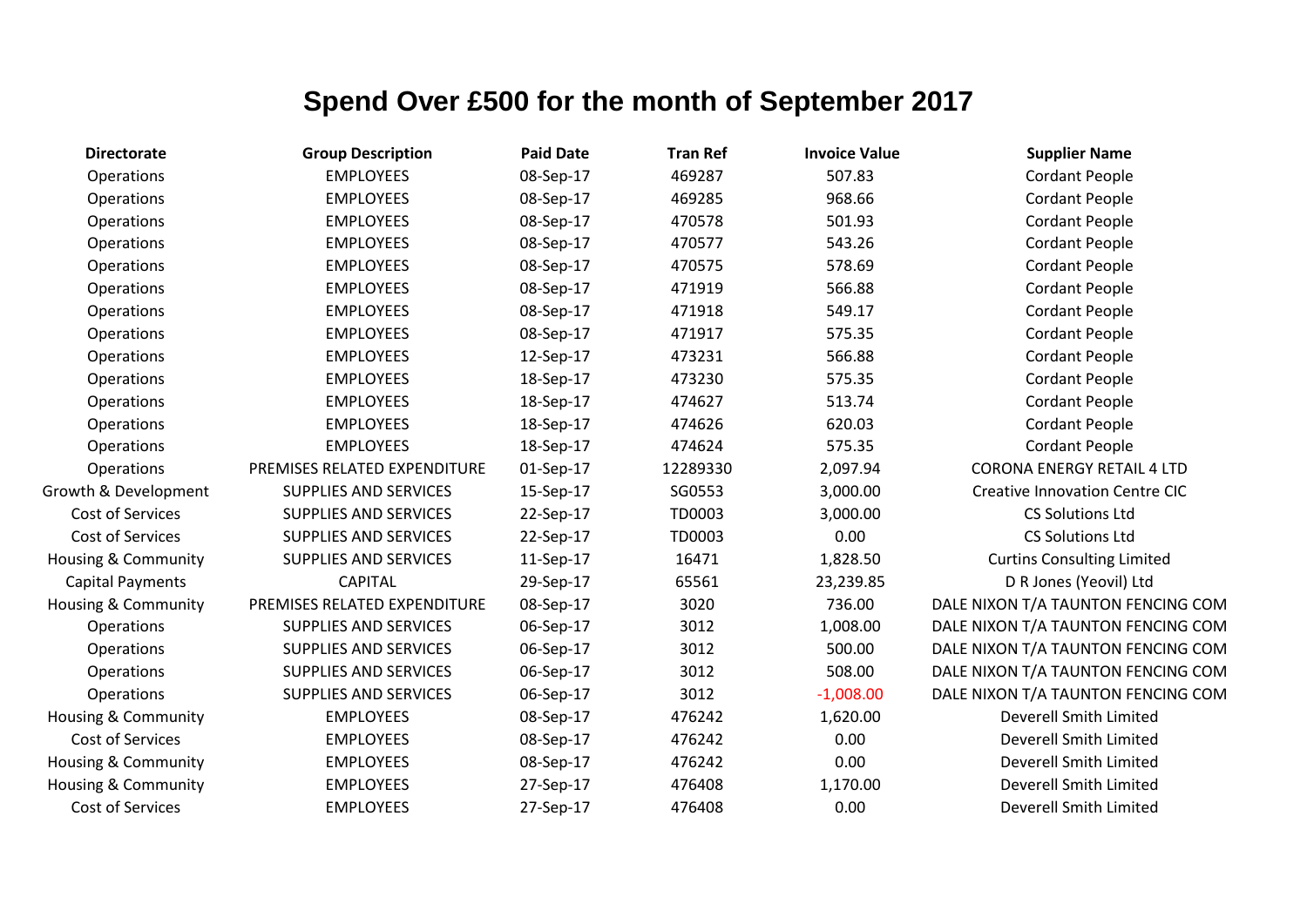| <b>Directorate</b>             | <b>Group Description</b>     | <b>Paid Date</b> | <b>Tran Ref</b>  | <b>Invoice Value</b> | <b>Supplier Name</b>                |
|--------------------------------|------------------------------|------------------|------------------|----------------------|-------------------------------------|
| <b>Housing &amp; Community</b> | <b>EMPLOYEES</b>             | 27-Sep-17        | 476408           | 0.00                 | Deverell Smith Limited              |
| <b>Balance Sheet</b>           | <b>CURRENT ASSETS</b>        | 08-Sep-17        | 1708/91397       | 1,242.31             | DEVONDALE ELECTRICAL DISTRIBUTORS L |
| <b>Balance Sheet</b>           | <b>CURRENT ASSETS</b>        | 08-Sep-17        | 1707/89309       | 510.68               | DEVONDALE ELECTRICAL DISTRIBUTORS L |
| <b>Balance Sheet</b>           | <b>CURRENT ASSETS</b>        | 22-Sep-17        | 1708/98867       | 1,393.75             | DEVONDALE ELECTRICAL DISTRIBUTORS L |
| <b>Housing &amp; Community</b> | PREMISES RELATED EXPENDITURE | 26-Sep-17        | 1705/65002       | 1,612.50             | DEVONDALE ELECTRICAL DISTRIBUTORS L |
| Growth & Development           | <b>SUPPLIES AND SERVICES</b> | 11-Sep-17        | 841019           | 896.23               | <b>Dillington Advertising</b>       |
| Housing & Community            | PREMISES RELATED EXPENDITURE | 01-Sep-17        | 111100           | 823.85               | <b>DORMA UK LTD</b>                 |
| <b>Housing &amp; Community</b> | THIRD PARTY PAYMENTS         | 15-Sep-17        | 2528             | 27,440.00            | East Meets South West Limited       |
| Operations                     | <b>EMPLOYEES</b>             | 07-Sep-17        | IN155153395      | 5,443.26             | Edenred (UK Group) Ltd              |
| <b>Operations</b>              | <b>EMPLOYEES</b>             | 07-Sep-17        | IN155153395      | 38.10                | Edenred (UK Group) Ltd              |
| Operations                     | <b>EMPLOYEES</b>             | 07-Sep-17        | IN152842545      | 5,971.26             | Edenred (UK Group) Ltd              |
| Operations                     | <b>EMPLOYEES</b>             | 07-Sep-17        | IN152842545      | 41.80                | Edenred (UK Group) Ltd              |
| Operations                     | <b>EMPLOYEES</b>             | 07-Sep-17        | IN151068910      | 6,007.26             | Edenred (UK Group) Ltd              |
| Operations                     | <b>EMPLOYEES</b>             | 07-Sep-17        | IN151068910      | 42.05                | Edenred (UK Group) Ltd              |
| Operations                     | <b>EMPLOYEES</b>             | 07-Sep-17        | IN148720341      | 5,521.26             | Edenred (UK Group) Ltd              |
| Operations                     | <b>EMPLOYEES</b>             | 07-Sep-17        | IN148720341      | 38.65                | Edenred (UK Group) Ltd              |
| Operations                     | <b>EMPLOYEES</b>             | 27-Sep-17        | IN15697993       | 5,427.72             | Edenred (UK Group) Ltd              |
| Operations                     | <b>EMPLOYEES</b>             | 27-Sep-17        | IN15697993       | 37.99                | Edenred (UK Group) Ltd              |
| Operations                     | PREMISES RELATED EXPENDITURE | 20-Sep-17        | 3211507          | 4,176.13             | <b>EDF Energy</b>                   |
| Operations                     | PREMISES RELATED EXPENDITURE | 20-Sep-17        | 3211507          | 60.87                | <b>EDF Energy</b>                   |
| Housing & Community            | PREMISES RELATED EXPENDITURE | 15-Sep-17        | 3213903          | 591.06               | <b>EDF Energy</b>                   |
| Housing & Community            | PREMISES RELATED EXPENDITURE | 15-Sep-17        | 3213903          | 5.16                 | <b>EDF Energy</b>                   |
| Housing & Community            | PREMISES RELATED EXPENDITURE | 15-Sep-17        | 3214000          | 1,883.73             | <b>EDF Energy</b>                   |
| <b>Housing &amp; Community</b> | PREMISES RELATED EXPENDITURE | 15-Sep-17        | 3214000          | 6.59                 | <b>EDF Energy</b>                   |
| Operations                     | PREMISES RELATED EXPENDITURE | 18-Sep-17        | 3213748          | 846.30               | <b>EDF Energy</b>                   |
| Operations                     | PREMISES RELATED EXPENDITURE | 18-Sep-17        | 3213748          | 4.33                 | <b>EDF Energy</b>                   |
| Operations                     | PREMISES RELATED EXPENDITURE | 14-Sep-17        | 673121431992 DUP | 105.00               | <b>EDF Energy</b>                   |
| Operations                     | PREMISES RELATED EXPENDITURE | 14-Sep-17        | 673121431992 DUP | 2,293.88             | <b>EDF Energy</b>                   |
| Operations                     | PREMISES RELATED EXPENDITURE | 20-Sep-17        | 3271460          | 4,202.72             | <b>EDF Energy</b>                   |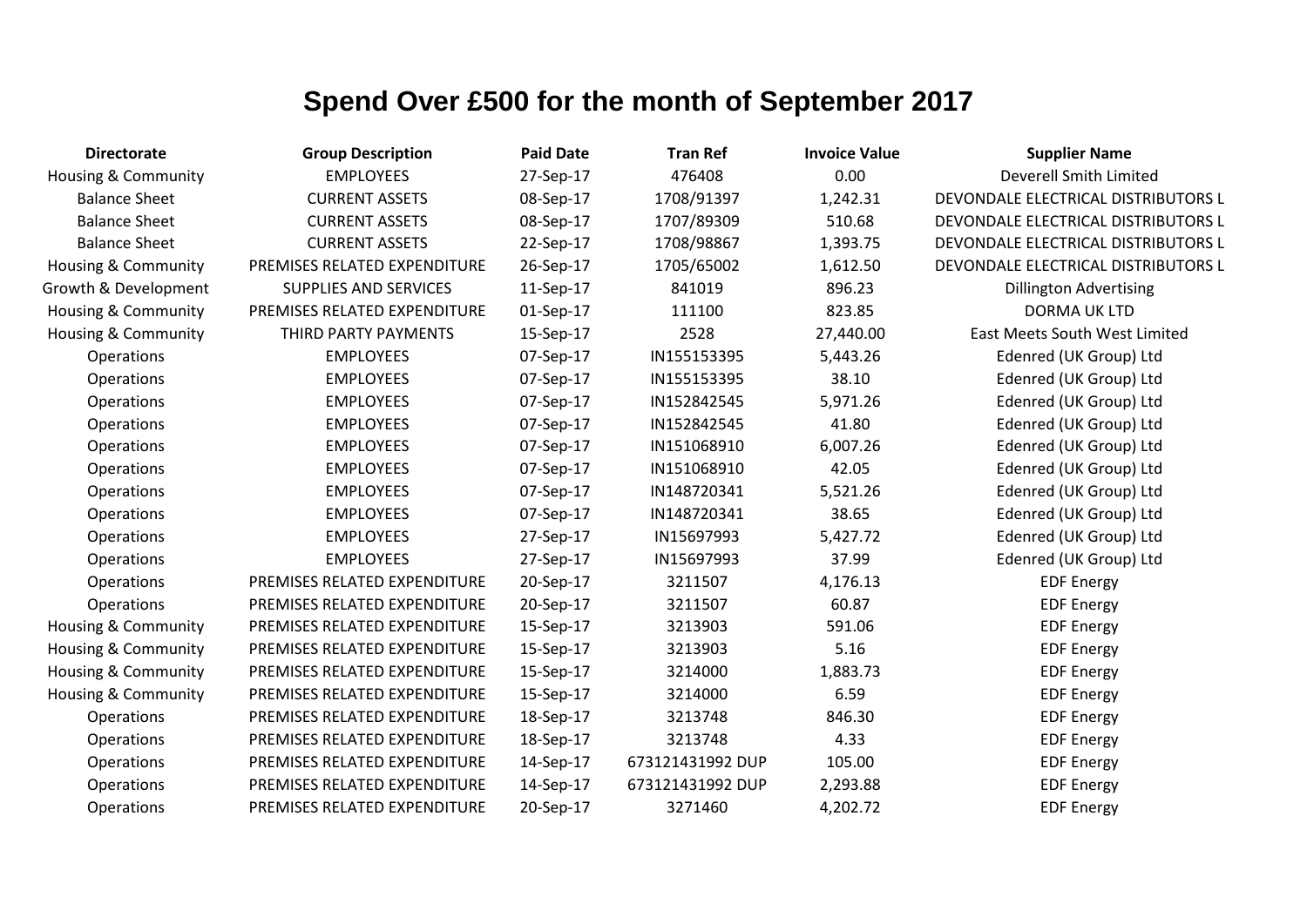| <b>Directorate</b>             | <b>Group Description</b>             | <b>Paid Date</b> | <b>Tran Ref</b>         | <b>Invoice Value</b> | <b>Supplier Name</b>                   |
|--------------------------------|--------------------------------------|------------------|-------------------------|----------------------|----------------------------------------|
| Operations                     | PREMISES RELATED EXPENDITURE         | 20-Sep-17        | 3271460                 | 8.74                 | <b>EDF Energy</b>                      |
| <b>Balance Sheet</b>           | <b>CURRENT ASSETS</b>                | 04-Sep-17        | 808 - 403681            | 1,091.32             | <b>Electric Center</b>                 |
| <b>Housing &amp; Community</b> | PREMISES RELATED EXPENDITURE         | 15-Sep-17        | 808 - 404037            | 1,152.39             | <b>Electric Center</b>                 |
| <b>Balance Sheet</b>           | <b>CURRENT ASSETS</b>                | 05-Sep-17        | 808-400958              | 857.45               | <b>Electric Center</b>                 |
| <b>Balance Sheet</b>           | <b>CURRENT ASSETS</b>                | 26-Sep-17        | 808-401160              | 1,124.09             | <b>Electric Center</b>                 |
| Housing & Community            | PREMISES RELATED EXPENDITURE         | 22-Sep-17        | 808 - 404185            | 2,160.00             | <b>Electric Center</b>                 |
| <b>Balance Sheet</b>           | <b>CURRENT ASSETS</b>                | 29-Sep-17        | 808404296               | 959.60               | <b>Electric Center</b>                 |
| <b>Capital Payments</b>        | <b>CAPITAL</b>                       | 08-Sep-17        | CSCT000664-011 D        | 32,568.38            | <b>ENGIE Regeneration (Apollo) Ltd</b> |
| <b>Capital Payments</b>        | <b>CAPITAL</b>                       | 13-Sep-17        | CSCT001141-005          | 139,196.96           | <b>ENGIE Regeneration (Apollo) Ltd</b> |
| Housing & Community            | <b>EMPLOYEES</b>                     | 08-Sep-17        | 338                     | 4,151.50             | <b>Esense Limited</b>                  |
| Housing & Community            | <b>EMPLOYEES</b>                     | 15-Sep-17        | 341                     | 3,468.60             | <b>Esense Limited</b>                  |
| Operations                     | <b>SUPPLIES AND SERVICES</b>         | 20-Sep-17        | 17103503                | 1,431.00             | Facultatieve Technologies Ltd          |
| Operations                     | PREMISES RELATED EXPENDITURE         | 22-Sep-17        | 93036915                | 2,750.00             | <b>FIRST GREATER WESTERN</b>           |
| Operations                     | PREMISES RELATED EXPENDITURE         | 04-Sep-17        | 11791                   | 1,717.20             | Fisher & Company                       |
| <b>Housing &amp; Community</b> | TRANSPORT RELATED EXPENDITURE        | 20-Sep-17        | 172058 DEBIT            | 2,181.34             | Fleet Solutions from BT                |
| Operations                     | TRANSPORT RELATED EXPENDITURE        | 20-Sep-17        | 172058 DEBIT            | 3.00                 | Fleet Solutions from BT                |
| <b>Cost of Services</b>        | <b>TRANSPORT RELATED EXPENDITURE</b> | 20-Sep-17        | 172058 DEBIT            | 15.00                | Fleet Solutions from BT                |
| Operations                     | TRANSPORT RELATED EXPENDITURE        | 20-Sep-17        | 172058 DEBIT            | 2,372.82             | Fleet Solutions from BT                |
| Operations                     | TRANSPORT RELATED EXPENDITURE        | 20-Sep-17        | 172058 DEBIT            | 93.24                | Fleet Solutions from BT                |
| <b>Housing &amp; Community</b> | TRANSPORT RELATED EXPENDITURE        | 27-Sep-17        | 171599                  | 1,641.09             | Fleet Solutions from BT                |
| Operations                     | TRANSPORT RELATED EXPENDITURE        | 27-Sep-17        | 171599                  | 3.00                 | Fleet Solutions from BT                |
| Operations                     | TRANSPORT RELATED EXPENDITURE        | 27-Sep-17        | 171599                  | 15.00                | Fleet Solutions from BT                |
| Cost of Services               | TRANSPORT RELATED EXPENDITURE        | 27-Sep-17        | 171599                  | 18.00                | Fleet Solutions from BT                |
| Operations                     | TRANSPORT RELATED EXPENDITURE        | 27-Sep-17        | 171599                  | 1,431.53             | Fleet Solutions from BT                |
| Operations                     | TRANSPORT RELATED EXPENDITURE        | 27-Sep-17        | 171599                  | 3,253.25             | Fleet Solutions from BT                |
| Operations                     | TRANSPORT RELATED EXPENDITURE        | 27-Sep-17        | 171599                  | 3.00                 | Fleet Solutions from BT                |
| Operations                     | <b>SUPPLIES AND SERVICES</b>         | 26-Sep-17        | 905846                  | 2,800.00             | FourSquare Innovations Ltd             |
| Operations                     | <b>EMPLOYEES</b>                     | 26-Sep-17        | 905846                  | 400.00               | FourSquare Innovations Ltd             |
| Housing & Community            | <b>SUPPLIES AND SERVICES</b>         | 26-Sep-17        | <b>EPRF 580 HRAFUND</b> | 4,800.00             | <b>Fuse Performance Ltd</b>            |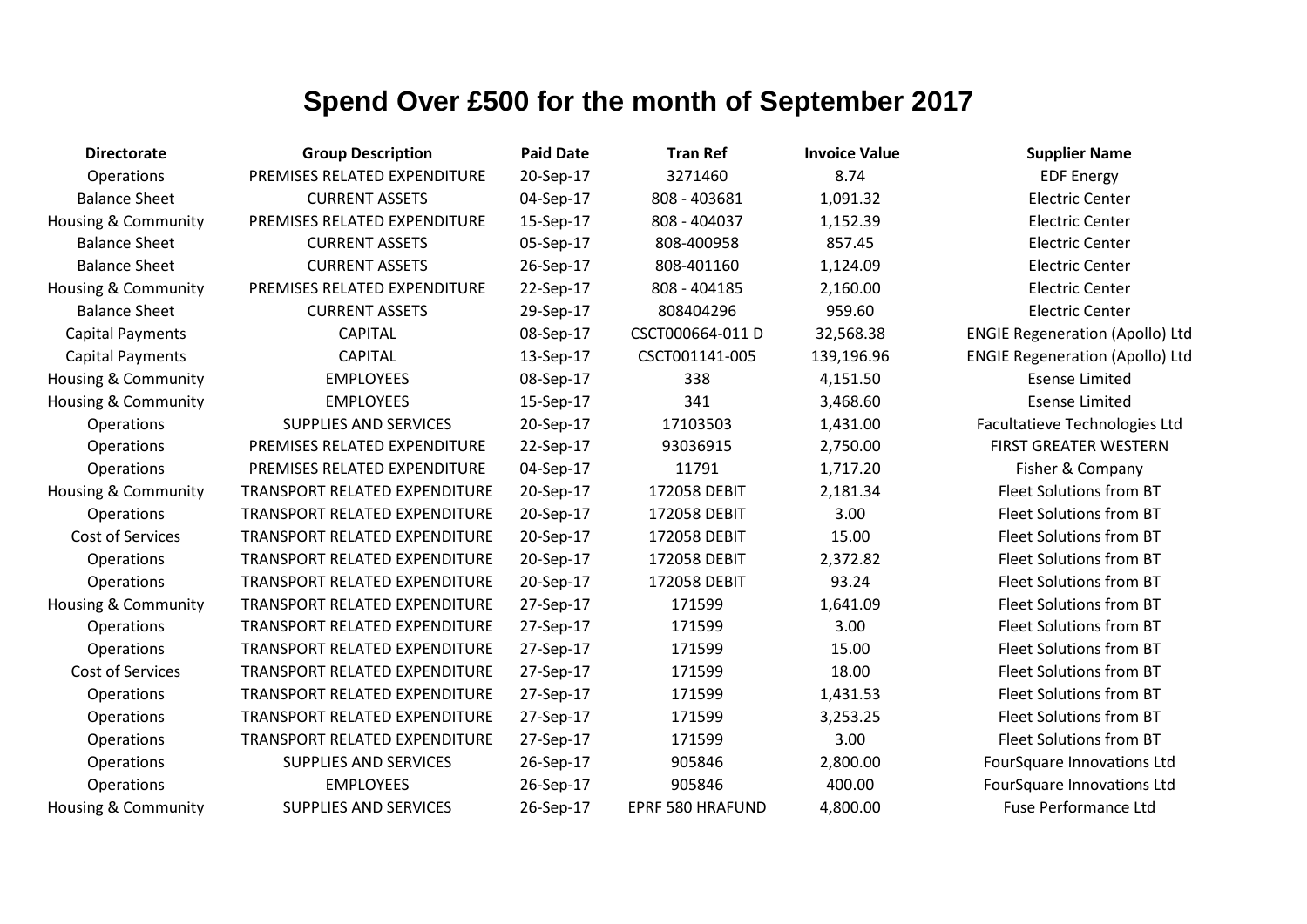| <b>Directorate</b>             | <b>Group Description</b>     | <b>Paid Date</b> | <b>Tran Ref</b>  | <b>Invoice Value</b> | <b>Supplier Name</b>                    |
|--------------------------------|------------------------------|------------------|------------------|----------------------|-----------------------------------------|
| Housing & Community            | <b>TRANSFER PAYMENTS</b>     | 29-Sep-17        | <b>EPRF 579</b>  | 1,200.00             | <b>Fuse Performance Ltd</b>             |
| <b>Housing &amp; Community</b> | PREMISES RELATED EXPENDITURE | 22-Sep-17        | 1012045          | 585.00               | G & L Consultancy Ltd                   |
| Growth & Development           | SUPPLIES AND SERVICES        | 15-Sep-17        | D250110891710    | 777.48               | <b>GE CAPITAL EQUIPMENT FINANCE LTD</b> |
| <b>Housing &amp; Community</b> | PREMISES RELATED EXPENDITURE | 11-Sep-17        | 52723            | 564.07               | <b>GIBBS PLUMBING SUPPLIES LTD</b>      |
| <b>Operations</b>              | THIRD PARTY PAYMENTS         | 08-Sep-17        | SI-032108        | 181,500.00           | <b>GLL (Trading) Limited</b>            |
| <b>Capital Payments</b>        | <b>CAPITAL</b>               | 22-Sep-17        | 10/387039        | 1,351.93             | Greenham                                |
| Operations                     | <b>SUPPLIES AND SERVICES</b> | 01-Sep-17        | L1968            | 12,635.00            | <b>Haldons Ltd</b>                      |
| <b>Capital Payments</b>        | <b>CAPITAL</b>               | 01-Sep-17        | L1968            | 4,000.00             | Haldons Ltd                             |
| Growth & Development           | <b>SUPPLIES AND SERVICES</b> | 25-Sep-17        | EF4987           | 600.00               | Haymarket                               |
| Operations                     | SUPPLIES AND SERVICES        | 22-Sep-17        | 1007465642       | 1,180.00             | <b>HAYS Specialist Recruitment</b>      |
| Operations                     | <b>SUPPLIES AND SERVICES</b> | 22-Sep-17        | 1007459265       | 1,180.00             | <b>HAYS Specialist Recruitment</b>      |
| Operations                     | <b>SUPPLIES AND SERVICES</b> | 22-Sep-17        | 1007604239       | 1,180.00             | <b>HAYS Specialist Recruitment</b>      |
| Operations                     | <b>SUPPLIES AND SERVICES</b> | 22-Sep-17        | 1007542211       | 1,180.00             | <b>HAYS Specialist Recruitment</b>      |
| Operations                     | <b>SUPPLIES AND SERVICES</b> | 22-Sep-17        | 1132.8           | 944.00               | <b>HAYS Specialist Recruitment</b>      |
| Operations                     | <b>SUPPLIES AND SERVICES</b> | 22-Sep-17        | 1007507640       | 1,180.00             | <b>HAYS Specialist Recruitment</b>      |
| Operations                     | <b>SUPPLIES AND SERVICES</b> | 22-Sep-17        | 1007479244       | 944.00               | <b>HAYS Specialist Recruitment</b>      |
| Operations                     | <b>SUPPLIES AND SERVICES</b> | 22-Sep-17        | 1007568193       | 1,062.00             | <b>HAYS Specialist Recruitment</b>      |
| Operations                     | SUPPLIES AND SERVICES        | 15-Sep-17        | 512004           | 3,775.19             | HighSpeed Office Limited                |
| <b>Housing &amp; Community</b> | <b>TRANSFER PAYMENTS</b>     | 22-Sep-17        | <b>EPRF 498</b>  | 540.00               | <b>Holway LAT</b>                       |
| <b>Housing &amp; Community</b> | PREMISES RELATED EXPENDITURE | 05-Sep-17        | 994/0130105      | 859.04               | Howdens Joinery                         |
| <b>Housing &amp; Community</b> | PREMISES RELATED EXPENDITURE | 05-Sep-17        | 994/0130774      | 589.64               | Howdens Joinery                         |
| <b>Housing &amp; Community</b> | PREMISES RELATED EXPENDITURE | 18-Sep-17        | 994/0131474      | 736.44               | Howdens Joinery                         |
| Growth & Development           | <b>SUPPLIES AND SERVICES</b> | 20-Sep-17        | 31               | 1,312.79             | <b>HYAS ASSOCIATES LIMITED</b>          |
| Growth & Development           | <b>SUPPLIES AND SERVICES</b> | 20-Sep-17        | 34               | 10,220.73            | <b>HYAS ASSOCIATES LIMITED</b>          |
| Operations                     | SUPPLIES AND SERVICES        | 22-Sep-17        | <b>INV006668</b> | 2,495.00             | <b>Hydrock Consultants Ltd</b>          |
| Operations                     | <b>SUPPLIES AND SERVICES</b> | 22-Sep-17        | <b>INV006668</b> | 885.00               | <b>Hydrock Consultants Ltd</b>          |
| Operations                     | THIRD PARTY PAYMENTS         | 22-Sep-17        | GM751877         | 49,963.67            | Idverde                                 |
| Operations                     | <b>SUPPLIES AND SERVICES</b> | 01-Sep-17        | AL54223          | 2,000.00             | Inform CPI Ltd                          |
| <b>Housing &amp; Community</b> | <b>SUPPLIES AND SERVICES</b> | 01-Sep-17        | <b>INV-1674</b>  | 14,565.96            | <b>INTEGRATED DATA NEEDS LTD</b>        |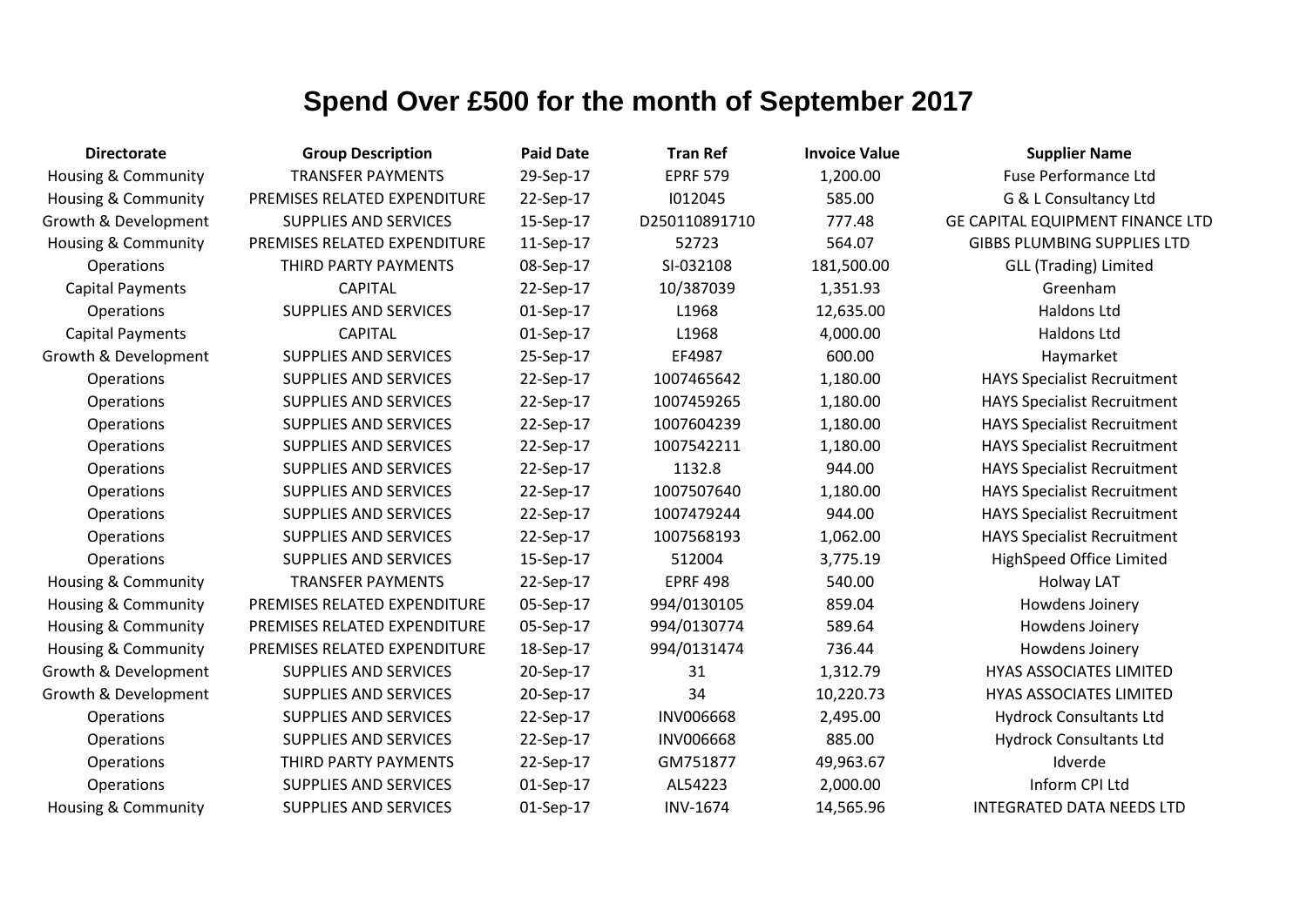| <b>Directorate</b>             | <b>Group Description</b>      | <b>Paid Date</b> | <b>Tran Ref</b> | <b>Invoice Value</b> | <b>Supplier Name</b>                |
|--------------------------------|-------------------------------|------------------|-----------------|----------------------|-------------------------------------|
| Housing & Community            | <b>SUPPLIES AND SERVICES</b>  | 08-Sep-17        | <b>INV-1675</b> | 1,824.16             | <b>INTEGRATED DATA NEEDS LTD</b>    |
| Housing & Community            | PREMISES RELATED EXPENDITURE  | 04-Sep-17        | 137             | 965.00               | J C Electrical Services             |
| Housing & Community            | PREMISES RELATED EXPENDITURE  | 11-Sep-17        | 138             | 860.00               | J C Electrical Services             |
| <b>Housing &amp; Community</b> | PREMISES RELATED EXPENDITURE  | 25-Sep-17        | 140             | 800.00               | J C Electrical Services             |
| <b>Housing &amp; Community</b> | PREMISES RELATED EXPENDITURE  | 18-Sep-17        | 139/A           | 895.00               | J C Electrical Services             |
| <b>Housing &amp; Community</b> | PREMISES RELATED EXPENDITURE  | 15-Sep-17        | 862187          | 1,718.70             | J P Lennard Ltd                     |
| <b>Housing &amp; Community</b> | PREMISES RELATED EXPENDITURE  | 27-Sep-17        | 94              | 513.00               | J Thomas t/a JT Roofing             |
| <b>Housing &amp; Community</b> | PREMISES RELATED EXPENDITURE  | 27-Sep-17        | 94              | $-513.00$            | J Thomas t/a JT Roofing             |
| <b>Housing &amp; Community</b> | PREMISES RELATED EXPENDITURE  | 27-Sep-17        | 94              | 150.00               | J Thomas t/a JT Roofing             |
| Housing & Community            | PREMISES RELATED EXPENDITURE  | 27-Sep-17        | 94              | 363.00               | J Thomas t/a JT Roofing             |
| Operations                     | TRANSPORT RELATED EXPENDITURE | 22-Sep-17        | 667869          | 640.55               | James Mason Limited t/as Masons Kin |
| Housing & Community            | PREMISES RELATED EXPENDITURE  | 25-Sep-17        | 2403            | 600.00               | JJK Cleaning & Guttering Ltd        |
| Operations                     | TRANSPORT RELATED EXPENDITURE | 01-Sep-17        | CE005446        | 120,728.16           | JLT Specialty Ltd                   |
| Operations                     | PREMISES RELATED EXPENDITURE  | 05-Sep-17        | CE005442        | 286,555.18           | JLT Specialty Ltd                   |
| Operations                     | PREMISES RELATED EXPENDITURE  | 05-Sep-17        | CE005443        | 916.72               | JLT Specialty Ltd                   |
| Operations                     | PREMISES RELATED EXPENDITURE  | 05-Sep-17        | CE005438        | 3,001.68             | JLT Specialty Ltd                   |
| Operations                     | <b>EMPLOYEES</b>              | 05-Sep-17        | CE005439        | 11,760.00            | JLT Specialty Ltd                   |
| Growth & Development           | <b>SUPPLIES AND SERVICES</b>  | 22-Sep-17        | 3005689         | 1,495.00             | Kontrolit.net Limited               |
| Growth & Development           | <b>SUPPLIES AND SERVICES</b>  | 22-Sep-17        | 3005692         | 1,975.00             | Kontrolit.net Limited               |
| Operations                     | PREMISES RELATED EXPENDITURE  | 18-Sep-17        | 110             | 1,500.00             | L & E Foy                           |
| Housing & Community            | PREMISES RELATED EXPENDITURE  | 12-Sep-17        | 2042            | 1,150.00             | L J Langabeer                       |
| Growth & Development           | <b>SUPPLIES AND SERVICES</b>  | 06-Sep-17        | INVJAL137       | 1,000.00             | Landmark Chambers                   |
| Growth & Development           | <b>SUPPLIES AND SERVICES</b>  | 06-Sep-17        | INVJAL159       | 5,102.00             | <b>Landmark Chambers</b>            |
| Operations                     | TRANSPORT RELATED EXPENDITURE | 01-Sep-17        | 20721           | 698.05               | Landpower Machinery                 |
| Operations                     | TRANSPORT RELATED EXPENDITURE | 06-Sep-17        | 68551           | 792.38               | Lloyds & Co (Letchworth) Ltd        |
| <b>Balance Sheet</b>           | <b>CURRENT ASSETS</b>         | 22-Sep-17        | 104070          | 522.35               | Locks, Doors & Window Fittings      |
| <b>Balance Sheet</b>           | <b>CURRENT ASSETS</b>         | 05-Sep-17        | 103327          | 743.46               | Locks, Doors & Window Fittings      |
| Operations                     | <b>SUPPLIES AND SERVICES</b>  | 01-Sep-17        | 981530          | 580.40               | LOOMIS UK LTD                       |
| Operations                     | <b>SUPPLIES AND SERVICES</b>  | 01-Sep-17        | 981529          | 867.30               | LOOMIS UK LTD                       |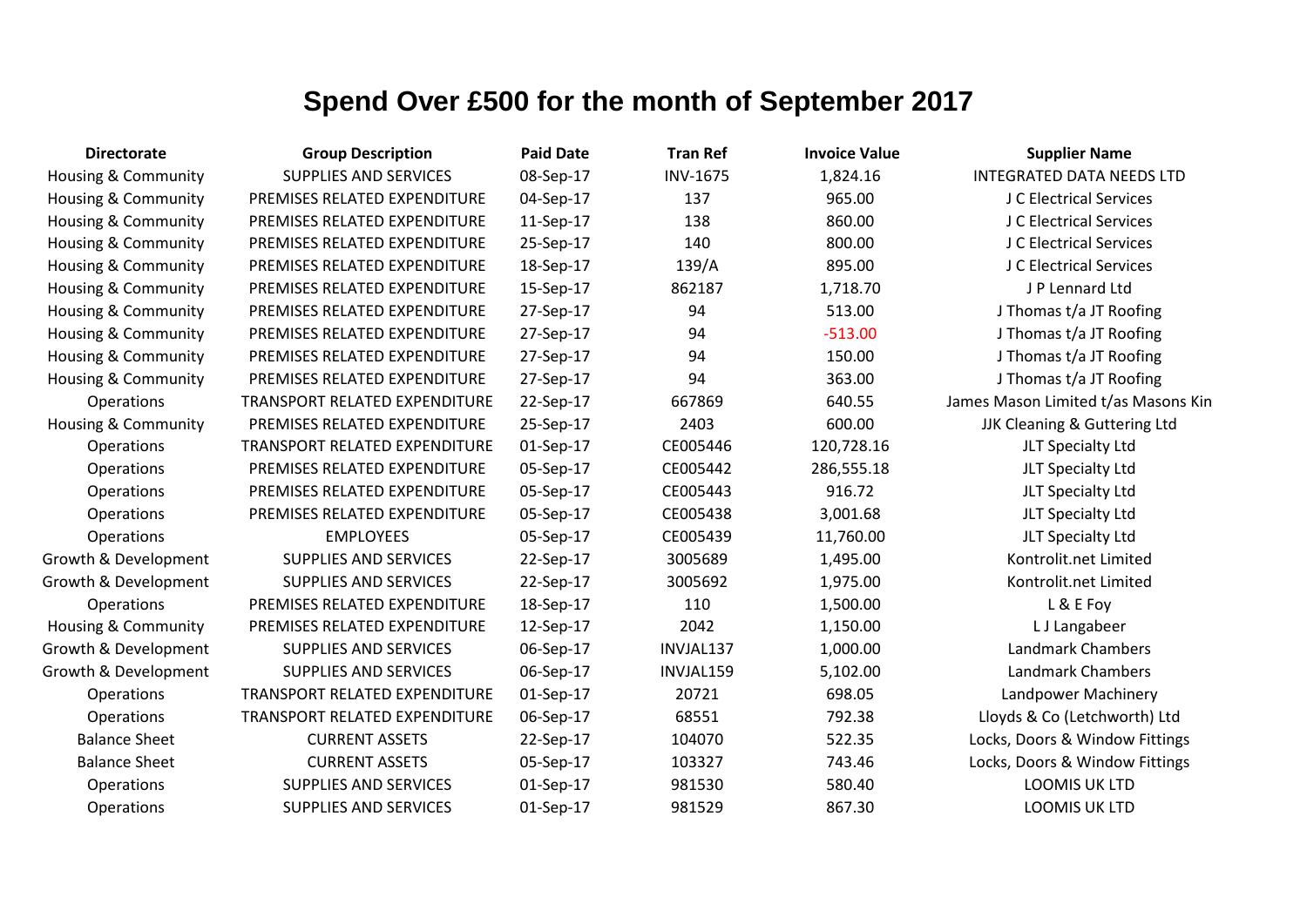| <b>Directorate</b>             | <b>Group Description</b>     | <b>Paid Date</b> | <b>Tran Ref</b> | <b>Invoice Value</b> | <b>Supplier Name</b>                       |
|--------------------------------|------------------------------|------------------|-----------------|----------------------|--------------------------------------------|
| <b>Capital Payments</b>        | <b>CAPITAL</b>               | 04-Sep-17        | 2378            | 6,565.80             | Low Carbon Exchange Ltd                    |
| <b>Capital Payments</b>        | <b>CAPITAL</b>               | 04-Sep-17        | 2378            | 800.00               | Low Carbon Exchange Ltd                    |
| <b>Capital Payments</b>        | <b>CAPITAL</b>               | 27-Sep-17        | 383             | 1,820.00             | Low Carbon Expert Ltd                      |
| Housing & Community            | PREMISES RELATED EXPENDITURE | 15-Sep-17        | 19027           | 681.90               | M B H Industrial Services Ltd              |
| Housing & Community            | PREMISES RELATED EXPENDITURE | 15-Sep-17        | 4107            | 555.00               | M&E Contrax Ltd                            |
| Housing & Community            | PREMISES RELATED EXPENDITURE | 12-Sep-17        | 148             | 765.00               | M&I SHIER                                  |
| Operations                     | PREMISES RELATED EXPENDITURE | 20-Sep-17        | 147             | 3,490.00             | M&I SHIER                                  |
| Operations                     | PREMISES RELATED EXPENDITURE | 20-Sep-17        | 147             | $-3,490.00$          | <b>M&amp;I SHIER</b>                       |
| Operations                     | PREMISES RELATED EXPENDITURE | 20-Sep-17        | 147             | 1,870.00             | M&I SHIER                                  |
| Operations                     | PREMISES RELATED EXPENDITURE | 20-Sep-17        | 147             | 1,620.00             | <b>M&amp;I SHIER</b>                       |
| Housing & Community            | PREMISES RELATED EXPENDITURE | 20-Sep-17        | 146             | 4,420.00             | M&I SHIER                                  |
| Housing & Community            | PREMISES RELATED EXPENDITURE | 20-Sep-17        | 146             | $-4,420.00$          | M&I SHIER                                  |
| Housing & Community            | PREMISES RELATED EXPENDITURE | 20-Sep-17        | 146             | 1,500.00             | M&I SHIER                                  |
| Housing & Community            | PREMISES RELATED EXPENDITURE | 20-Sep-17        | 146             | 2,920.00             | M&I SHIER                                  |
| Housing & Community            | PREMISES RELATED EXPENDITURE | 27-Sep-17        | 149             | 2,278.00             | M&I SHIER                                  |
| Housing & Community            | PREMISES RELATED EXPENDITURE | 27-Sep-17        | 149             | $-2,278.00$          | M&I SHIER                                  |
| Housing & Community            | PREMISES RELATED EXPENDITURE | 27-Sep-17        | 149             | 918.00               | M&I SHIER                                  |
| Housing & Community            | PREMISES RELATED EXPENDITURE | 27-Sep-17        | 149             | 1,360.00             | M&I SHIER                                  |
| Housing & Community            | PREMISES RELATED EXPENDITURE | 27-Sep-17        | 151             | 2,389.00             | M&I SHIER                                  |
| Housing & Community            | PREMISES RELATED EXPENDITURE | 27-Sep-17        | 151             | $-2,389.00$          | M&I SHIER                                  |
| Housing & Community            | PREMISES RELATED EXPENDITURE | 27-Sep-17        | 151             | 739.00               | M&I SHIER                                  |
| <b>Housing &amp; Community</b> | PREMISES RELATED EXPENDITURE | 27-Sep-17        | 151             | 1,650.00             | <b>M&amp;I SHIER</b>                       |
| Growth & Development           | SUPPLIES AND SERVICES        | 20-Sep-17        | 32444SE1706103  | 2,800.00             | Mace Cost Consultancy Ltd                  |
| <b>Capital Payments</b>        | <b>CAPITAL</b>               | 11-Sep-17        | 44111           | 5,820.00             | Mark Harrod Ltd                            |
| Operations                     | <b>SUPPLIES AND SERVICES</b> | 05-Sep-17        | SI197201        | 297.72               | <b>MasterCard Payment Gateway Services</b> |
| Operations                     | SUPPLIES AND SERVICES        | 05-Sep-17        | SI197201        | 84.26                | <b>MasterCard Payment Gateway Services</b> |
| Operations                     | SUPPLIES AND SERVICES        | 05-Sep-17        | SI197201        | 13.38                | <b>MasterCard Payment Gateway Services</b> |
| Operations                     | SUPPLIES AND SERVICES        | 05-Sep-17        | SI197201        | 4.30                 | <b>MasterCard Payment Gateway Services</b> |
| <b>Housing &amp; Community</b> | SUPPLIES AND SERVICES        | 05-Sep-17        | SI197201        | 152.74               | <b>MasterCard Payment Gateway Services</b> |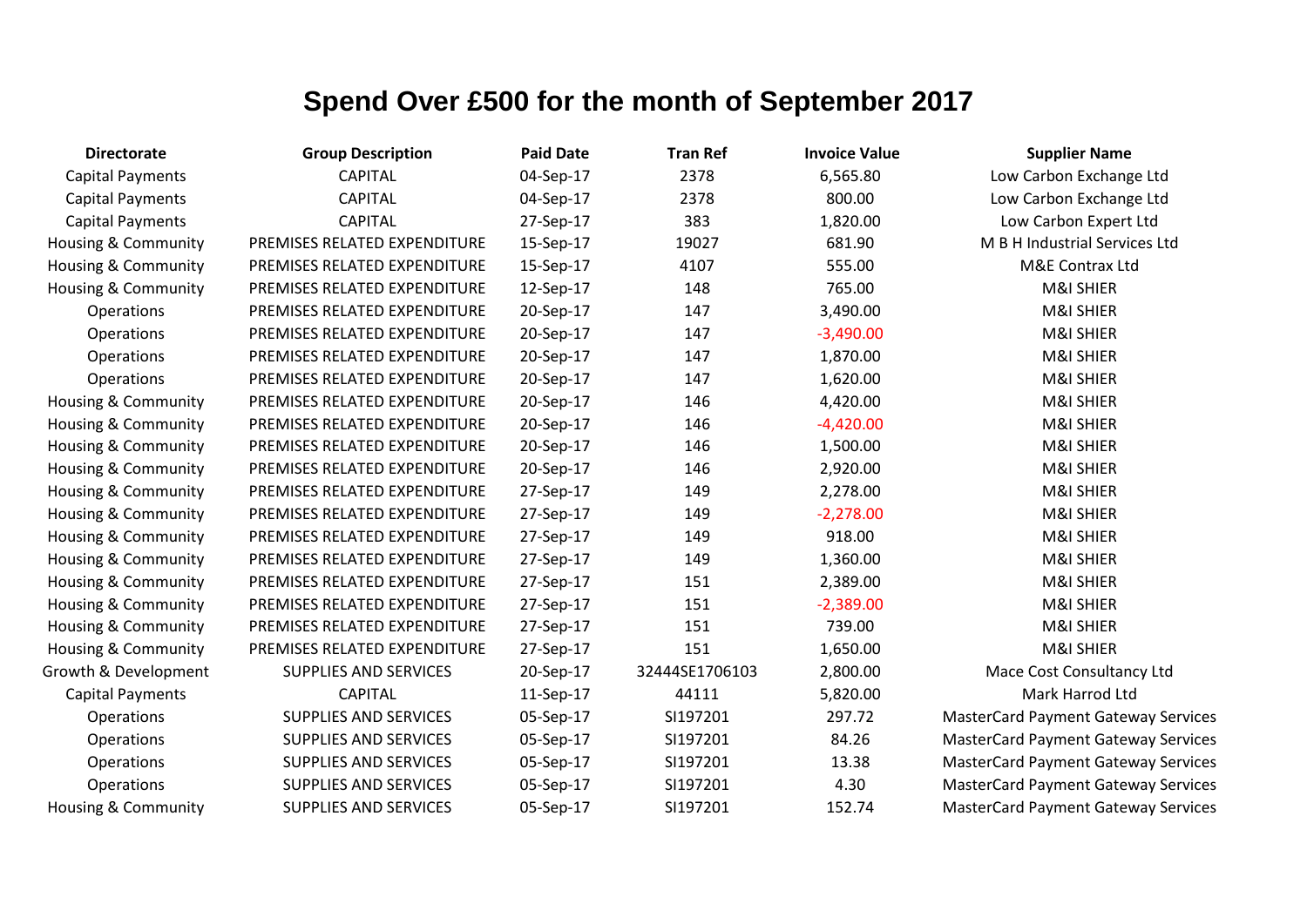| <b>Directorate</b>             | <b>Group Description</b>     | <b>Paid Date</b> | <b>Tran Ref</b> | <b>Invoice Value</b> | <b>Supplier Name</b>                       |
|--------------------------------|------------------------------|------------------|-----------------|----------------------|--------------------------------------------|
| Operations                     | <b>SUPPLIES AND SERVICES</b> | 05-Sep-17        | SI197201        | 7.60                 | <b>MasterCard Payment Gateway Services</b> |
| <b>Operations</b>              | <b>SUPPLIES AND SERVICES</b> | 15-Sep-17        | SI195030        | 298.94               | <b>MasterCard Payment Gateway Services</b> |
| Operations                     | <b>SUPPLIES AND SERVICES</b> | 15-Sep-17        | SI195030        | 83.38                | <b>MasterCard Payment Gateway Services</b> |
| Operations                     | SUPPLIES AND SERVICES        | 15-Sep-17        | SI195030        | 13.70                | <b>MasterCard Payment Gateway Services</b> |
| Operations                     | <b>SUPPLIES AND SERVICES</b> | 15-Sep-17        | SI195030        | 4.41                 | <b>MasterCard Payment Gateway Services</b> |
| <b>Housing &amp; Community</b> | <b>SUPPLIES AND SERVICES</b> | 15-Sep-17        | SI195030        | 151.07               | <b>MasterCard Payment Gateway Services</b> |
| <b>Operations</b>              | <b>SUPPLIES AND SERVICES</b> | 15-Sep-17        | SI195030        | 8.50                 | <b>MasterCard Payment Gateway Services</b> |
| <b>Balance Sheet</b>           | <b>HOLDING ACCOUNTS</b>      | 20-Sep-17        | IN20684         | 15,706.11            | Matrix SCM Ltd                             |
| <b>Balance Sheet</b>           | <b>HOLDING ACCOUNTS</b>      | 20-Sep-17        | IN20605         | 14,003.90            | Matrix SCM Ltd                             |
| <b>Corporate Management</b>    | THIRD PARTY PAYMENTS         | 12-Sep-17        | 3099179         | 16,742.91            | <b>MENDIP DISTRICT COUNCIL</b>             |
| <b>Corporate Management</b>    | THIRD PARTY PAYMENTS         | 22-Sep-17        | 3099439         | 16,742.91            | <b>MENDIP DISTRICT COUNCIL</b>             |
| Growth & Development           | <b>SUPPLIES AND SERVICES</b> | 12-Sep-17        | 11092017        | 10,416.67            | <b>MENDIP ESTATES</b>                      |
| Operations                     | <b>SUPPLIES AND SERVICES</b> | 13-Sep-17        | M905            | 128.80               | Mercury Infrastructure Services Ltd        |
| Operations                     | SUPPLIES AND SERVICES        | 13-Sep-17        | M905            | 126.60               | Mercury Infrastructure Services Ltd        |
| Operations                     | <b>SUPPLIES AND SERVICES</b> | 13-Sep-17        | M905            | 104.20               | Mercury Infrastructure Services Ltd        |
| Operations                     | <b>SUPPLIES AND SERVICES</b> | 13-Sep-17        | M905            | 114.10               | Mercury Infrastructure Services Ltd        |
| <b>Operations</b>              | <b>SUPPLIES AND SERVICES</b> | 13-Sep-17        | M905            | 32.00                | Mercury Infrastructure Services Ltd        |
| Operations                     | PREMISES RELATED EXPENDITURE | 22-Sep-17        | M2933           | 3,622.55             | Mercury Infrastructure Services Ltd        |
| Housing & Community            | <b>SUPPLIES AND SERVICES</b> | 06-Sep-17        | IN849836        | 684.87               | Metroplan Ltd                              |
| Housing & Community            | <b>EMPLOYEES</b>             | 06-Sep-17        | 6199558         | 1,170.00             | Michael Page International                 |
| Housing & Community            | <b>EMPLOYEES</b>             | 29-Sep-17        | 6200464         | 1,438.13             | Michael Page International                 |
| Housing & Community            | PREMISES RELATED EXPENDITURE | 05-Sep-17        | IN028025/002    | 425.25               | Midas Construction Ltd.                    |
| Housing & Community            | PREMISES RELATED EXPENDITURE | 05-Sep-17        | IN028025/002    | 56,700.00            | Midas Construction Ltd.                    |
| Housing & Community            | PREMISES RELATED EXPENDITURE | 05-Sep-17        | IN028025/002    | 567.00               | Midas Construction Ltd.                    |
| <b>Housing &amp; Community</b> | PREMISES RELATED EXPENDITURE | 05-Sep-17        | IN028025/002    | 8,685.00             | Midas Construction Ltd.                    |
| Housing & Community            | PREMISES RELATED EXPENDITURE | 05-Sep-17        | IN028025/002    | 2,658.53             | Midas Construction Ltd.                    |
| <b>Operations</b>              | <b>SUPPLIES AND SERVICES</b> | 29-Sep-17        | 11419040        | 817.20               | Misco UK Limited                           |
| Operations                     | <b>SUPPLIES AND SERVICES</b> | 29-Sep-17        | 11419040        | 5.00                 | Misco UK Limited                           |
| <b>Capital Payments</b>        | <b>CAPITAL</b>               | 20-Sep-17        | IN004240/005    | 67,948.77            | Mi-Space (UK) Ltd                          |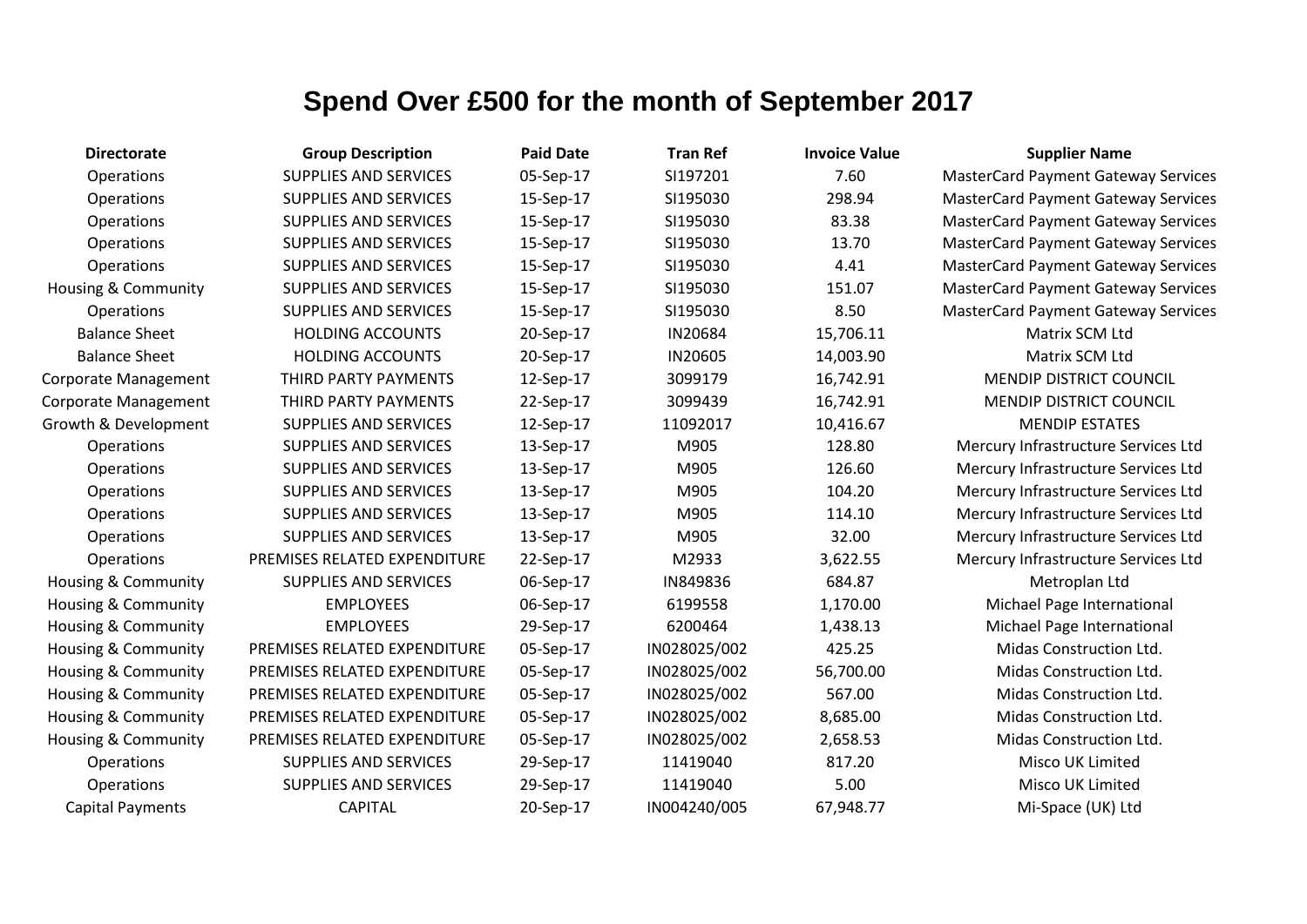| <b>Directorate</b>             | <b>Group Description</b>     | <b>Paid Date</b> | <b>Tran Ref</b> | <b>Invoice Value</b> | <b>Supplier Name</b>                    |
|--------------------------------|------------------------------|------------------|-----------------|----------------------|-----------------------------------------|
| <b>Housing &amp; Community</b> | PREMISES RELATED EXPENDITURE | 01-Sep-17        | 52968/91476557  | 112,877.33           | MITIE PROPERTY SERVICES (UK) LTD        |
| <b>Capital Payments</b>        | <b>CAPITAL</b>               | 01-Sep-17        | 52968/91476569  | 91,277.33            | MITIE PROPERTY SERVICES (UK) LTD        |
| Operations                     | <b>SUPPLIES AND SERVICES</b> | 18-Sep-17        | 52/646020       | 1,943.83             | <b>MITIE Security Ltd</b>               |
| <b>Housing &amp; Community</b> | <b>SUPPLIES AND SERVICES</b> | 12-Sep-17        | 7510            | 1,620.00             | <b>Montaz Engineering Solutions Ltd</b> |
| <b>Housing &amp; Community</b> | <b>SUPPLIES AND SERVICES</b> | 26-Sep-17        | 7175            | 1,512.92             | Montaz Engineering Solutions Ltd        |
| <b>Housing &amp; Community</b> | <b>SUPPLIES AND SERVICES</b> | 26-Sep-17        | 7175            | 91.00                | <b>Montaz Engineering Solutions Ltd</b> |
| <b>Housing &amp; Community</b> | <b>SUPPLIES AND SERVICES</b> | 20-Sep-17        | 7176            | 1,496.12             | Montaz Engineering Solutions Ltd        |
| <b>Housing &amp; Community</b> | <b>SUPPLIES AND SERVICES</b> | 20-Sep-17        | 7176            | 91.00                | <b>Montaz Engineering Solutions Ltd</b> |
| <b>Housing &amp; Community</b> | PREMISES RELATED EXPENDITURE | 06-Sep-17        | 163             | 660.72               | Mr Keven Pearse                         |
| <b>Housing &amp; Community</b> | PREMISES RELATED EXPENDITURE | 13-Sep-17        | 166             | 882.40               | Mr Keven Pearse                         |
| Housing & Community            | PREMISES RELATED EXPENDITURE | 13-Sep-17        | 167             | 1,536.70             | Mr Keven Pearse                         |
| <b>Housing &amp; Community</b> | PREMISES RELATED EXPENDITURE | 15-Sep-17        | 165/A           | 660.72               | Mr Keven Pearse                         |
| Housing & Community            | PREMISES RELATED EXPENDITURE | 27-Sep-17        | 168             | 775.09               | Mr Keven Pearse                         |
| <b>Balance Sheet</b>           | <b>HOLDING ACCOUNTS</b>      | 04-Sep-17        | 1504            | 5,776.70             | My Staff Shop Limited                   |
| <b>Balance Sheet</b>           | <b>HOLDING ACCOUNTS</b>      | 26-Sep-17        | 1533            | 708.33               | My Staff Shop Limited                   |
| Growth & Development           | <b>SUPPLIES AND SERVICES</b> | 04-Sep-17        | J10920170831    | 5,130.95             | <b>National Express Ltd</b>             |
| <b>Balance Sheet</b>           | <b>CURRENT ASSETS</b>        | 18-Sep-17        | SI/03354404     | 690.50               | Nomix Enviro Limited                    |
| <b>Housing &amp; Community</b> | <b>SUPPLIES AND SERVICES</b> | 29-Sep-17        | 08-005078       | 2,640.00             | NPS South West Ltd                      |
| <b>Capital Payments</b>        | <b>CAPITAL</b>               | 04-Sep-17        | 1106721         | 25,899.29            | <b>Otter South West LTD</b>             |
| <b>Housing &amp; Community</b> | PREMISES RELATED EXPENDITURE | 01-Sep-17        | 1106701         | 540.00               | <b>Otter South West LTD</b>             |
| <b>Housing &amp; Community</b> | PREMISES RELATED EXPENDITURE | 27-Sep-17        | 1106763         | 2,545.00             | <b>Otter South West LTD</b>             |
| <b>Housing &amp; Community</b> | PREMISES RELATED EXPENDITURE | 27-Sep-17        | 1106738         | 805.00               | Otter South West LTD                    |
| <b>Capital Payments</b>        | <b>CAPITAL</b>               | 20-Sep-17        | 12777           | 17,573.05            | PARSONS LANDSCAPES LTD                  |
| <b>Capital Payments</b>        | <b>CAPITAL</b>               | 25-Sep-17        | 12968           | 1,585.00             | PARSONS LANDSCAPES LTD                  |
| <b>Capital Payments</b>        | <b>CAPITAL</b>               | 22-Sep-17        | 12981           | 1,113.57             | PARSONS LANDSCAPES LTD                  |
| Growth & Development           | <b>SUPPLIES AND SERVICES</b> | 01-Sep-17        | 141874MCR       | 22,760.00            | PETER BRETT ASSOCIATES                  |
| Growth & Development           | <b>SUPPLIES AND SERVICES</b> | 22-Sep-17        | 144155 MCR      | 30,770.00            | PETER BRETT ASSOCIATES                  |
| Growth & Development           | <b>SUPPLIES AND SERVICES</b> | 22-Sep-17        | 144154 MCR      | 15,600.00            | PETER BRETT ASSOCIATES                  |
| Operations                     | <b>EMPLOYEES</b>             | 05-Sep-17        | 85704           | 600.00               | <b>Prolift Access Ltd</b>               |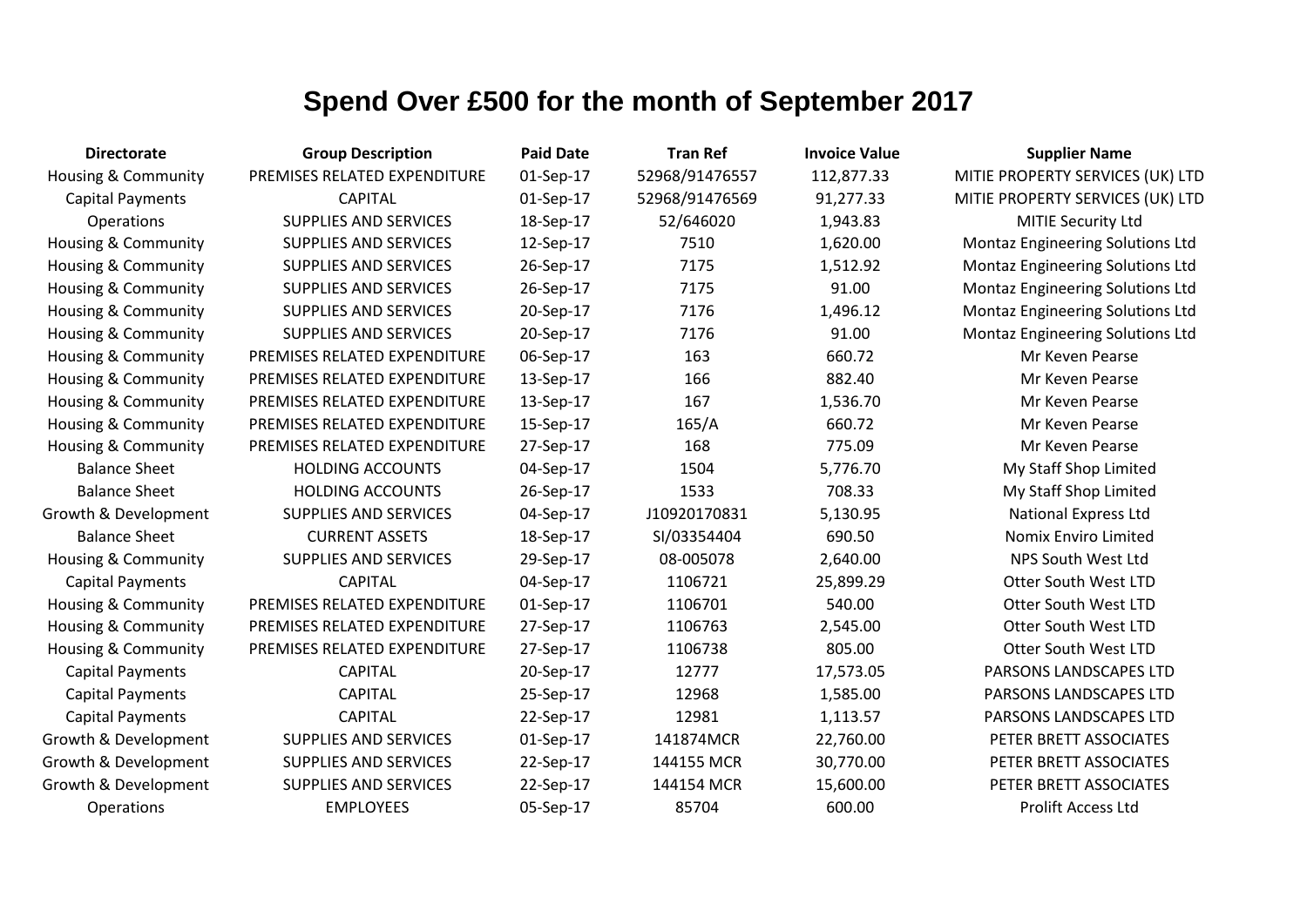| <b>Directorate</b>             | <b>Group Description</b>     | <b>Paid Date</b> | <b>Tran Ref</b>                      | <b>Invoice Value</b> | <b>Supplier Name</b>                       |
|--------------------------------|------------------------------|------------------|--------------------------------------|----------------------|--------------------------------------------|
| Housing & Community            | PREMISES RELATED EXPENDITURE | 05-Sep-17        | 135                                  | 1,422.50             | R W GALE LTD                               |
| Housing & Community            | <b>SUPPLIES AND SERVICES</b> |                  | 26-Sep-17 icted Commercial Confident | 750.00               | <b>Redacted Commercial Confidentiality</b> |
| Housing & Community            | <b>SUPPLIES AND SERVICES</b> |                  | 26-Sep-17 icted Commercial Confident | 308.00               | <b>Redacted Commercial Confidentiality</b> |
| <b>Housing &amp; Community</b> | <b>SUPPLIES AND SERVICES</b> | 27-Sep-17        | <b>Redacted Personal Data</b>        | 2,022.80             | <b>Redacted Personal Data</b>              |
| Operations                     | <b>EMPLOYEES</b>             | 01-Sep-17        | <b>Redacted Personal Data</b>        | 1,563.25             | <b>Redacted Personal Data</b>              |
| <b>Operations</b>              | <b>EMPLOYEES</b>             | 01-Sep-17        | <b>Redacted Personal Data</b>        | 1,250.60             | <b>Redacted Personal Data</b>              |
| Operations                     | <b>EMPLOYEES</b>             | 22-Sep-17        | <b>Redacted Personal Data</b>        | 1,563.25             | <b>Redacted Personal Data</b>              |
| Housing & Community            | <b>EMPLOYEES</b>             | 01-Sep-17        | <b>Redacted Personal Data</b>        | 1,455.51             | <b>Redacted Personal Data</b>              |
| Cost of Services               | <b>EMPLOYEES</b>             | 01-Sep-17        | <b>Redacted Personal Data</b>        | 0.00                 | <b>Redacted Personal Data</b>              |
| Housing & Community            | <b>EMPLOYEES</b>             | 01-Sep-17        | <b>Redacted Personal Data</b>        | 0.00                 | <b>Redacted Personal Data</b>              |
| Housing & Community            | <b>EMPLOYEES</b>             | 08-Sep-17        | <b>Redacted Personal Data</b>        | 1,278.01             | <b>Redacted Personal Data</b>              |
| Cost of Services               | <b>EMPLOYEES</b>             | 08-Sep-17        | <b>Redacted Personal Data</b>        | 0.00                 | <b>Redacted Personal Data</b>              |
| Housing & Community            | <b>EMPLOYEES</b>             | 08-Sep-17        | <b>Redacted Personal Data</b>        | 0.00                 | <b>Redacted Personal Data</b>              |
| Housing & Community            | <b>EMPLOYEES</b>             | 13-Sep-17        | <b>Redacted Personal Data</b>        | 1,357.88             | <b>Redacted Personal Data</b>              |
| Cost of Services               | <b>EMPLOYEES</b>             | 13-Sep-17        | <b>Redacted Personal Data</b>        | 0.00                 | <b>Redacted Personal Data</b>              |
| Housing & Community            | <b>EMPLOYEES</b>             | 13-Sep-17        | <b>Redacted Personal Data</b>        | 0.00                 | <b>Redacted Personal Data</b>              |
| Operations                     | <b>EMPLOYEES</b>             | 11-Sep-17        | <b>Redacted Personal Data</b>        | 1,170.00             | <b>Redacted Personal Data</b>              |
| Operations                     | <b>EMPLOYEES</b>             | 11-Sep-17        | <b>Redacted Personal Data</b>        | 748.80               | <b>Redacted Personal Data</b>              |
| <b>Housing &amp; Community</b> | <b>EMPLOYEES</b>             | 13-Sep-17        | <b>Redacted Personal Data</b>        | 1,331.25             | <b>Redacted Personal Data</b>              |
| Cost of Services               | <b>EMPLOYEES</b>             | 13-Sep-17        | <b>Redacted Personal Data</b>        | 0.00                 | <b>Redacted Personal Data</b>              |
| Housing & Community            | <b>EMPLOYEES</b>             | 13-Sep-17        | <b>Redacted Personal Data</b>        | 0.00                 | <b>Redacted Personal Data</b>              |
| <b>Housing &amp; Community</b> | <b>EMPLOYEES</b>             | 13-Sep-17        | <b>Redacted Personal Data</b>        | 1,384.51             | <b>Redacted Personal Data</b>              |
| Cost of Services               | <b>EMPLOYEES</b>             | 13-Sep-17        | <b>Redacted Personal Data</b>        | 0.00                 | <b>Redacted Personal Data</b>              |
| <b>Housing &amp; Community</b> | <b>EMPLOYEES</b>             | 13-Sep-17        | <b>Redacted Personal Data</b>        | 0.00                 | <b>Redacted Personal Data</b>              |
| Operations                     | <b>EMPLOYEES</b>             | 20-Sep-17        | <b>Redacted Personal Data</b>        | 923.52               | <b>Redacted Personal Data</b>              |
| <b>Housing &amp; Community</b> | <b>EMPLOYEES</b>             | 13-Sep-17        | <b>Redacted Personal Data</b>        | 644.71               | <b>Redacted Personal Data</b>              |
| Cost of Services               | <b>EMPLOYEES</b>             | 13-Sep-17        | <b>Redacted Personal Data</b>        | 624.42               | <b>Redacted Personal Data</b>              |
| <b>Housing &amp; Community</b> | <b>EMPLOYEES</b>             | 13-Sep-17        | <b>Redacted Personal Data</b>        | 0.00                 | <b>Redacted Personal Data</b>              |
| <b>Housing &amp; Community</b> | <b>EMPLOYEES</b>             | 13-Sep-17        | <b>Redacted Personal Data</b>        | 346.13               | <b>Redacted Personal Data</b>              |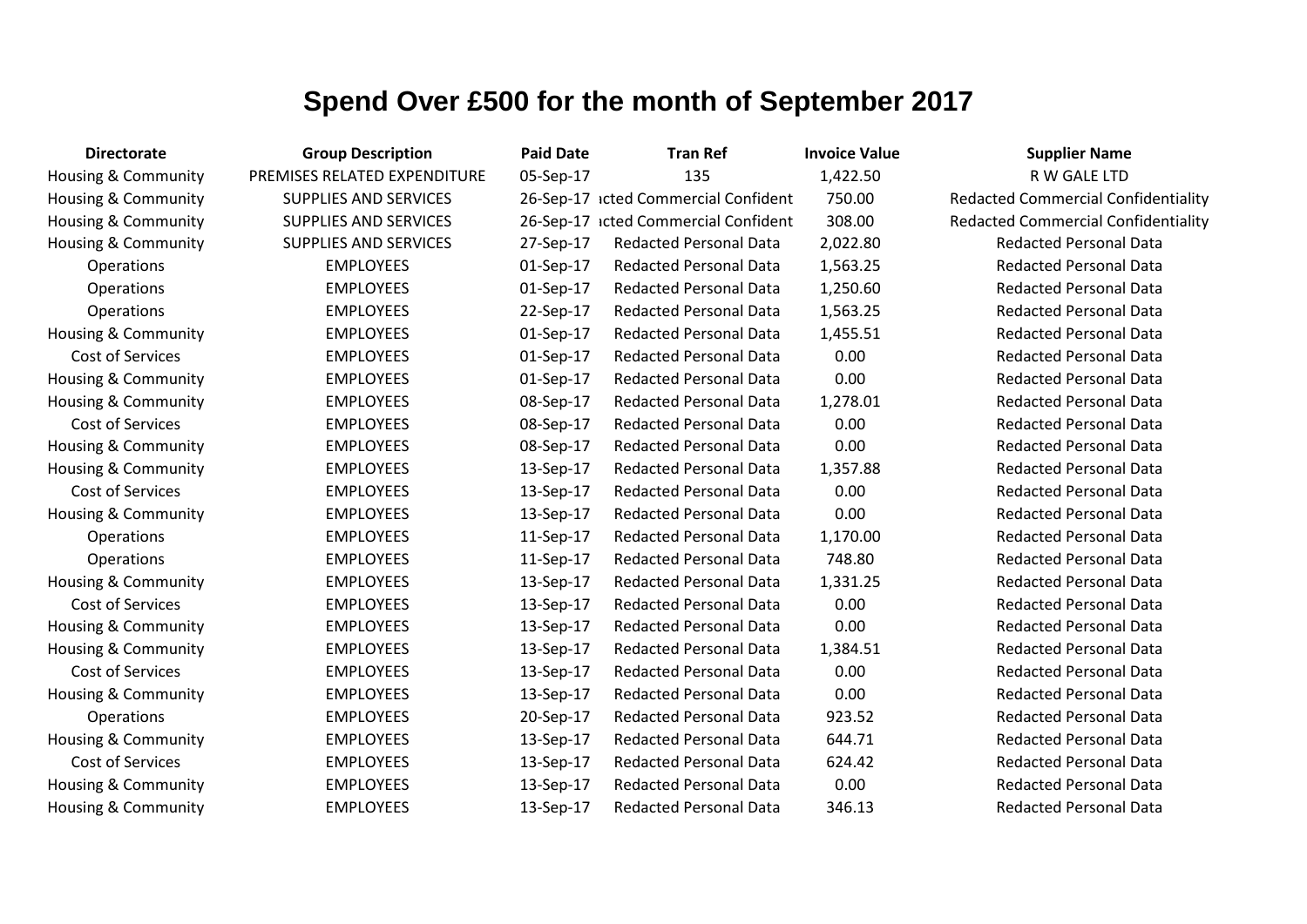| <b>Directorate</b>             | <b>Group Description</b>     | <b>Paid Date</b> | <b>Tran Ref</b>               | <b>Invoice Value</b> | <b>Supplier Name</b>     |
|--------------------------------|------------------------------|------------------|-------------------------------|----------------------|--------------------------|
| Cost of Services               | <b>EMPLOYEES</b>             | 13-Sep-17        | <b>Redacted Personal Data</b> | 967.38               | <b>Redacted Personal</b> |
| <b>Housing &amp; Community</b> | <b>EMPLOYEES</b>             | 13-Sep-17        | <b>Redacted Personal Data</b> | 0.00                 | Redacted Personal        |
| Housing & Community            | <b>EMPLOYEES</b>             | 13-Sep-17        | <b>Redacted Personal Data</b> | 363.87               | <b>Redacted Personal</b> |
| Cost of Services               | <b>EMPLOYEES</b>             | 13-Sep-17        | <b>Redacted Personal Data</b> | 216.33               | <b>Redacted Personal</b> |
| <b>Housing &amp; Community</b> | <b>EMPLOYEES</b>             | 13-Sep-17        | <b>Redacted Personal Data</b> | 786.56               | <b>Redacted Personal</b> |
| Housing & Community            | <b>EMPLOYEES</b>             | 13-Sep-17        | <b>Redacted Personal Data</b> | 363.87               | <b>Redacted Personal</b> |
| Cost of Services               | <b>EMPLOYEES</b>             | 13-Sep-17        | <b>Redacted Personal Data</b> | 0.00                 | <b>Redacted Personal</b> |
| Housing & Community            | <b>EMPLOYEES</b>             | 13-Sep-17        | <b>Redacted Personal Data</b> | 967.38               | Redacted Personal        |
| <b>Housing &amp; Community</b> | <b>EMPLOYEES</b>             | 13-Sep-17        | <b>Redacted Personal Data</b> | 346.13               | <b>Redacted Personal</b> |
| Cost of Services               | <b>EMPLOYEES</b>             | 13-Sep-17        | <b>Redacted Personal Data</b> | 0.00                 | <b>Redacted Personal</b> |
| Housing & Community            | <b>EMPLOYEES</b>             | 13-Sep-17        | <b>Redacted Personal Data</b> | 1,322.38             | <b>Redacted Personal</b> |
| Operations                     | <b>EMPLOYEES</b>             | 11-Sep-17        | <b>Redacted Personal Data</b> | 1,950.00             | <b>Redacted Personal</b> |
| Housing & Community            | <b>EMPLOYEES</b>             | 15-Sep-17        | <b>Redacted Personal Data</b> | 1,304.63             | <b>Redacted Personal</b> |
| Cost of Services               | <b>EMPLOYEES</b>             | 15-Sep-17        | <b>Redacted Personal Data</b> | 0.00                 | Redacted Personal        |
| Housing & Community            | <b>EMPLOYEES</b>             | 15-Sep-17        | <b>Redacted Personal Data</b> | 0.00                 | <b>Redacted Personal</b> |
| Operations                     | <b>EMPLOYEES</b>             | 11-Sep-17        | <b>Redacted Personal Data</b> | 1,950.00             | <b>Redacted Personal</b> |
| Housing & Community            | <b>EMPLOYEES</b>             | 13-Sep-17        | <b>Redacted Personal Data</b> | 26.63                | <b>Redacted Personal</b> |
| Cost of Services               | <b>EMPLOYEES</b>             | 13-Sep-17        | <b>Redacted Personal Data</b> | 0.00                 | <b>Redacted Personal</b> |
| Housing & Community            | <b>EMPLOYEES</b>             | 13-Sep-17        | <b>Redacted Personal Data</b> | 1,286.87             | <b>Redacted Personal</b> |
| Operations                     | <b>EMPLOYEES</b>             | 11-Sep-17        | <b>Redacted Personal Data</b> | 1,950.00             | <b>Redacted Personal</b> |
| Housing & Community            | <b>EMPLOYEES</b>             | 13-Sep-17        | <b>Redacted Personal Data</b> | 44.38                | <b>Redacted Personal</b> |
| Cost of Services               | <b>EMPLOYEES</b>             | 13-Sep-17        | <b>Redacted Personal Data</b> | 0.00                 | <b>Redacted Personal</b> |
| Housing & Community            | <b>EMPLOYEES</b>             | 13-Sep-17        | <b>Redacted Personal Data</b> | 1,357.88             | <b>Redacted Personal</b> |
| Housing & Community            | <b>EMPLOYEES</b>             | 20-Sep-17        | <b>Redacted Personal Data</b> | 950.00               | <b>Redacted Personal</b> |
| Housing & Community            | <b>EMPLOYEES</b>             | 01-Sep-17        | <b>Redacted Personal Data</b> | 0.00                 | <b>Redacted Personal</b> |
| Cost of Services               | <b>EMPLOYEES</b>             | 01-Sep-17        | <b>Redacted Personal Data</b> | 0.00                 | <b>Redacted Personal</b> |
| Housing & Community            | <b>EMPLOYEES</b>             | 01-Sep-17        | <b>Redacted Personal Data</b> | 1,324.38             | <b>Redacted Personal</b> |
| Operations                     | <b>SUPPLIES AND SERVICES</b> | 22-Sep-17        | <b>Redacted Personal Data</b> | 1,197.00             | <b>Redacted Personal</b> |
| Housing & Community            | <b>EMPLOYEES</b>             | 08-Sep-17        | <b>Redacted Personal Data</b> | 529.47               | <b>Redacted Personal</b> |

Redacted Personal Data Redacted Personal Data Redacted Personal Data Redacted Personal Data Redacted Personal Data Redacted Personal Data Redacted Personal Data Redacted Personal Data Redacted Personal Data Redacted Personal Data Redacted Personal Data Redacted Personal Data Redacted Personal Data Redacted Personal Data Redacted Personal Data Redacted Personal Data Redacted Personal Data Redacted Personal Data Redacted Personal Data Redacted Personal Data Redacted Personal Data Redacted Personal Data Redacted Personal Data Redacted Personal Data Redacted Personal Data Redacted Personal Data Redacted Personal Data Redacted Personal Data Redacted Personal Data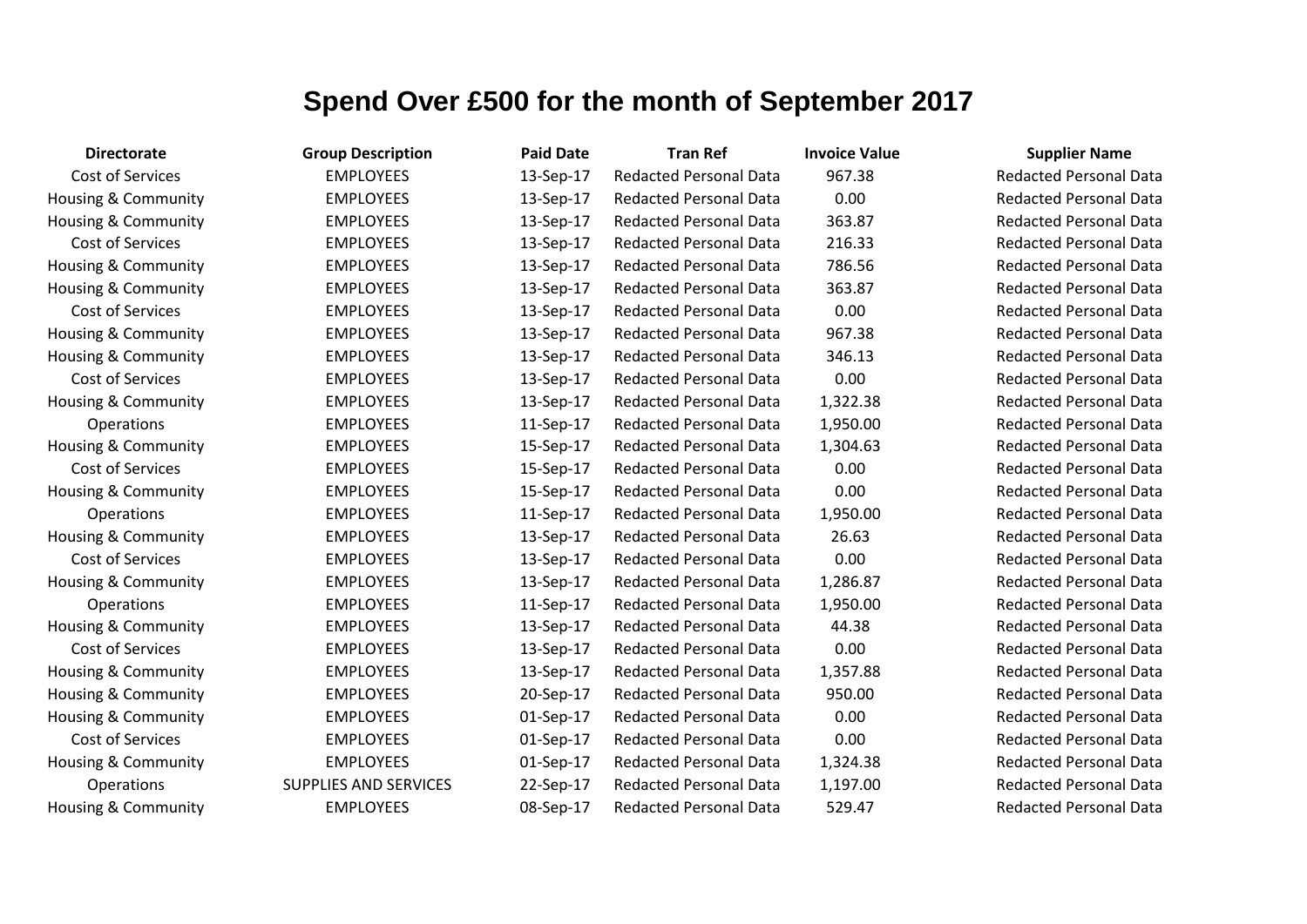| <b>Directorate</b>             | <b>Group Description</b>     | <b>Paid Date</b> | <b>Tran Ref</b>               | <b>Invoice Value</b> | <b>Supplier Name</b>               |
|--------------------------------|------------------------------|------------------|-------------------------------|----------------------|------------------------------------|
| Housing & Community            | <b>EMPLOYEES</b>             | 20-Sep-17        | <b>Redacted Personal Data</b> | 529.47               | <b>Redacted Personal Data</b>      |
| Growth & Development           | <b>EMPLOYEES</b>             | 15-Sep-17        | <b>Redacted Personal Data</b> | 1,061.55             | <b>Redacted Personal Data</b>      |
| Growth & Development           | <b>EMPLOYEES</b>             | 01-Sep-17        | <b>Redacted Personal Data</b> | 1,134.65             | <b>Redacted Personal Data</b>      |
| Growth & Development           | <b>SUPPLIES AND SERVICES</b> | 11-Sep-17        | <b>Redacted Personal Data</b> | 2,999.98             | <b>Redacted Personal Data</b>      |
| Growth & Development           | <b>SUPPLIES AND SERVICES</b> | 20-Sep-17        | <b>Redacted Personal Data</b> | 3,451.43             | <b>Redacted Personal Data</b>      |
| <b>Housing &amp; Community</b> | <b>EMPLOYEES</b>             | 01-Sep-17        | <b>Redacted Personal Data</b> | 744.00               | <b>Redacted Personal Data</b>      |
| Housing & Community            | <b>SUPPLIES AND SERVICES</b> | 01-Sep-17        | <b>Redacted Personal Data</b> | 2,240.00             | <b>Redacted Personal Data</b>      |
| Cost of Services               | <b>SUPPLIES AND SERVICES</b> | 01-Sep-17        | <b>Redacted Personal Data</b> | 0.00                 | <b>Redacted Personal Data</b>      |
| <b>Housing &amp; Community</b> | <b>SUPPLIES AND SERVICES</b> | 01-Sep-17        | <b>Redacted Personal Data</b> | 0.00                 | <b>Redacted Personal Data</b>      |
| Housing & Community            | <b>EMPLOYEES</b>             | 01-Sep-17        | <b>Redacted Personal Data</b> | 930.00               | <b>Redacted Personal Data</b>      |
| Housing & Community            | <b>SUPPLIES AND SERVICES</b> | 08-Sep-17        | <b>Redacted Personal Data</b> | 2,240.00             | <b>Redacted Personal Data</b>      |
| Cost of Services               | <b>SUPPLIES AND SERVICES</b> | 08-Sep-17        | <b>Redacted Personal Data</b> | 0.00                 | <b>Redacted Personal Data</b>      |
| <b>Housing &amp; Community</b> | <b>SUPPLIES AND SERVICES</b> | 08-Sep-17        | <b>Redacted Personal Data</b> | 0.00                 | <b>Redacted Personal Data</b>      |
| Housing & Community            | <b>SUPPLIES AND SERVICES</b> | 15-Sep-17        | <b>Redacted Personal Data</b> | 2,240.00             | <b>Redacted Personal Data</b>      |
| Cost of Services               | <b>SUPPLIES AND SERVICES</b> | 15-Sep-17        | <b>Redacted Personal Data</b> | 0.00                 | <b>Redacted Personal Data</b>      |
| Housing & Community            | <b>SUPPLIES AND SERVICES</b> | 15-Sep-17        | <b>Redacted Personal Data</b> | 0.00                 | <b>Redacted Personal Data</b>      |
| Housing & Community            | <b>EMPLOYEES</b>             | 15-Sep-17        | <b>Redacted Personal Data</b> | 588.00               | <b>Redacted Personal Data</b>      |
| Housing & Community            | <b>SUPPLIES AND SERVICES</b> | 22-Sep-17        | <b>Redacted Personal Data</b> | 1,612.80             | <b>Redacted Personal Data</b>      |
| Cost of Services               | <b>SUPPLIES AND SERVICES</b> | 22-Sep-17        | <b>Redacted Personal Data</b> | 0.00                 | <b>Redacted Personal Data</b>      |
| <b>Housing &amp; Community</b> | <b>SUPPLIES AND SERVICES</b> | 22-Sep-17        | <b>Redacted Personal Data</b> | 0.00                 | <b>Redacted Personal Data</b>      |
| <b>Housing &amp; Community</b> | PREMISES RELATED EXPENDITURE | 15-Sep-17        | <b>Redacted Personal Data</b> | 1,225.00             | <b>Redacted Personal Data</b>      |
| Operations                     | <b>SUPPLIES AND SERVICES</b> | 27-Sep-17        | DSINV00139802                 | 837.00               | <b>Reed Business Information</b>   |
| Housing & Community            | <b>EMPLOYEES</b>             | 29-Sep-17        | 231534876                     | 598.32               | REED SPECIALIST RECRUITMENT LTD    |
| <b>Housing &amp; Community</b> | <b>EMPLOYEES</b>             | 29-Sep-17        | 231559796                     | 997.20               | REED SPECIALIST RECRUITMENT LTD    |
| Housing & Community            | <b>EMPLOYEES</b>             | 29-Sep-17        | 231602388                     | 598.32               | REED SPECIALIST RECRUITMENT LTD    |
| <b>Housing &amp; Community</b> | <b>EMPLOYEES</b>             | 29-Sep-17        | 231601039                     | 997.20               | REED SPECIALIST RECRUITMENT LTD    |
| <b>Operations</b>              | <b>EMPLOYEES</b>             | 12-Sep-17        | PSI1709247                    | 960.00               | <b>Reesink Turfcare UK Limited</b> |
| Operations                     | PREMISES RELATED EXPENDITURE | 08-Sep-17        | 23194                         | 1,073.22             | RHINO FIRE CONTROL                 |
| <b>Housing &amp; Community</b> | <b>EMPLOYEES</b>             | 28-Sep-17        | 17                            | 945.00               | Rhonda Lovell                      |
|                                |                              |                  |                               |                      |                                    |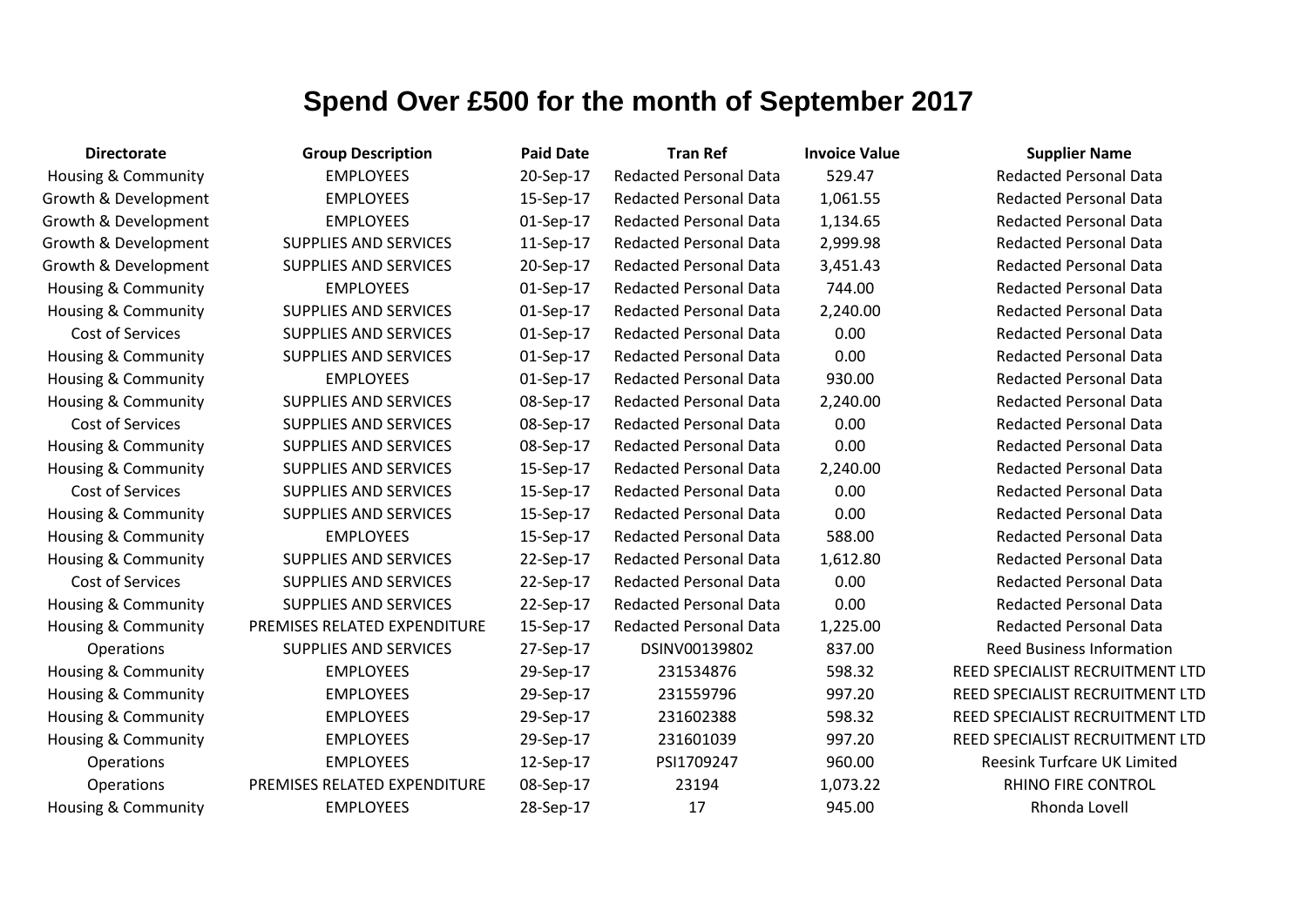| <b>Directorate</b>             | <b>Group Description</b>     | <b>Paid Date</b> | <b>Tran Ref</b>  | <b>Invoice Value</b> | <b>Supplier Name</b>              |
|--------------------------------|------------------------------|------------------|------------------|----------------------|-----------------------------------|
| <b>Corporate Management</b>    | <b>SUPPLIES AND SERVICES</b> | 04-Sep-17        | 9054554434       | 2,145.51             | ROYAL MAIL GROUP LTD              |
| <b>Operations</b>              | SUPPLIES AND SERVICES        | 05-Sep-17        | 9054957088       | 1,582.72             | ROYAL MAIL GROUP LTD              |
| Operations                     | <b>SUPPLIES AND SERVICES</b> | 29-Sep-17        | 9055039926       | 2,083.59             | ROYAL MAIL GROUP LTD              |
| Operations                     | <b>SUPPLIES AND SERVICES</b> | 29-Sep-17        | 9055084500       | 1,222.03             | ROYAL MAIL GROUP LTD              |
| Operations                     | <b>SUPPLIES AND SERVICES</b> | 29-Sep-17        | 9055170436       | 1,670.58             | ROYAL MAIL GROUP LTD              |
| Housing & Community            | PREMISES RELATED EXPENDITURE | 15-Sep-17        | 32818            | 4,847.70             | Saltire Facilities Management Ltd |
| <b>Capital Payments</b>        | <b>CAPITAL</b>               | 08-Sep-17        | 082017/2064      | 9,016.50             | Save Water Save Money             |
| Growth & Development           | <b>SUPPLIES AND SERVICES</b> | 22-Sep-17        | U812911          | 6,800.00             | Savills (UK) Ltd                  |
| Operations                     | SUPPLIES AND SERVICES        | 28-Sep-17        | IN168023CT DUPLI | 3,989.00             | Scan Coin Limited                 |
| <b>Capital Payments</b>        | <b>CAPITAL</b>               | 11-Sep-17        | HH031466         | 280,731.87           | Sedgemoor District Council        |
| Housing & Community            | THIRD PARTY PAYMENTS         | 25-Sep-17        | CS195745         | 7,939.00             | Sedgemoor District Council        |
| Operations                     | THIRD PARTY PAYMENTS         | 25-Sep-17        | CS195745         | 61,099.72            | Sedgemoor District Council        |
| Growth & Development           | <b>SUPPLIES AND SERVICES</b> | 08-Sep-17        | G52921/01/       | 832.44               | <b>SHEARINGS HOLIDAYS LTD</b>     |
| <b>Housing &amp; Community</b> | <b>SUPPLIES AND SERVICES</b> | 08-Sep-17        | <b>TDBC-0123</b> | 550.00               | Simon Rugg                        |
| Operations                     | <b>SUPPLIES AND SERVICES</b> | 05-Sep-17        | N20758           | 2,491.05             | Sinclair Pro                      |
| Operations                     | <b>SUPPLIES AND SERVICES</b> | 05-Sep-17        | M68104           | 1,508.39             | Sinclair Pro                      |
| Operations                     | <b>SUPPLIES AND SERVICES</b> | 05-Sep-17        | M57583           | 3,698.63             | Sinclair Pro                      |
| Operations                     | <b>SUPPLIES AND SERVICES</b> | 05-Sep-17        | M51842           | 2,011.90             | Sinclair Pro                      |
| Operations                     | <b>SUPPLIES AND SERVICES</b> | 22-Sep-17        | 72477            | 699.00               | <b>SNAP SURVEYS LTD</b>           |
| Housing & Community            | PREMISES RELATED EXPENDITURE | 25-Sep-17        | 9900347719       | 52.94                | Sodexo Limited                    |
| Housing & Community            | PREMISES RELATED EXPENDITURE | 25-Sep-17        | 9900347719       | 51.46                | Sodexo Limited                    |
| Housing & Community            | PREMISES RELATED EXPENDITURE | 25-Sep-17        | 9900347719       | 56.00                | Sodexo Limited                    |
| Housing & Community            | PREMISES RELATED EXPENDITURE | 25-Sep-17        | 9900347719       | 102.36               | Sodexo Limited                    |
| Housing & Community            | PREMISES RELATED EXPENDITURE | 25-Sep-17        | 9900347719       | 50.67                | Sodexo Limited                    |
| Housing & Community            | PREMISES RELATED EXPENDITURE | 25-Sep-17        | 9900347719       | 50.33                | Sodexo Limited                    |
| Housing & Community            | PREMISES RELATED EXPENDITURE | 25-Sep-17        | 9900347719       | 99.98                | Sodexo Limited                    |
| Housing & Community            | PREMISES RELATED EXPENDITURE | 25-Sep-17        | 9900347719       | 100.00               | Sodexo Limited                    |
| Housing & Community            | PREMISES RELATED EXPENDITURE | 25-Sep-17        | 9900347718       | 83.20                | Sodexo Limited                    |
| <b>Housing &amp; Community</b> | PREMISES RELATED EXPENDITURE | 25-Sep-17        | 9900347718       | 61.23                | Sodexo Limited                    |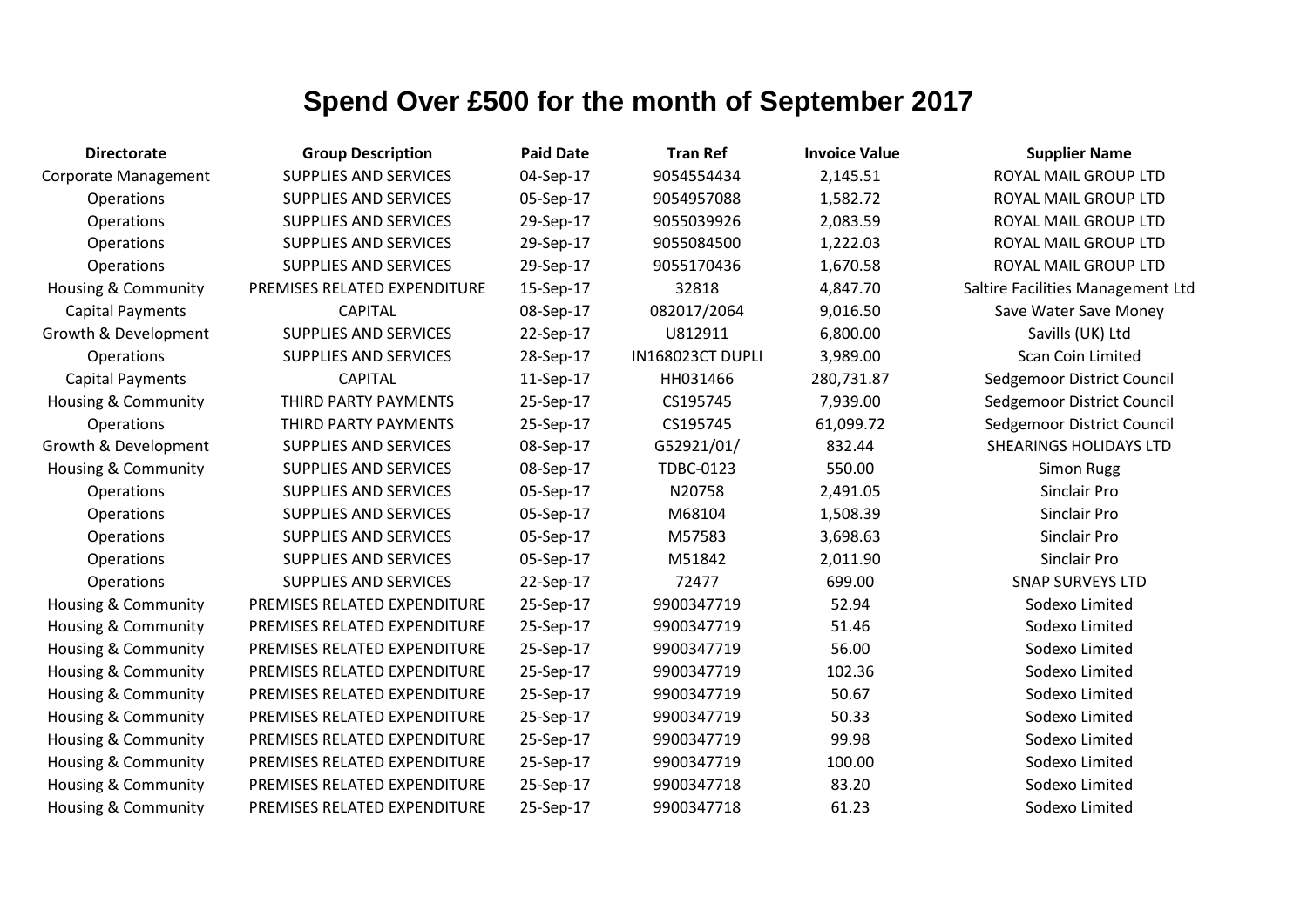| <b>Directorate</b>             | <b>Group Description</b>     | <b>Paid Date</b> | <b>Tran Ref</b> | <b>Invoice Value</b> | <b>Supplier Name</b>                  |
|--------------------------------|------------------------------|------------------|-----------------|----------------------|---------------------------------------|
| Housing & Community            | PREMISES RELATED EXPENDITURE | 25-Sep-17        | 9900347718      | 13.45                | Sodexo Limited                        |
| Housing & Community            | PREMISES RELATED EXPENDITURE | 25-Sep-17        | 9900347718      | 77.53                | Sodexo Limited                        |
| Housing & Community            | PREMISES RELATED EXPENDITURE | 25-Sep-17        | 9900347718      | 56.00                | Sodexo Limited                        |
| Housing & Community            | PREMISES RELATED EXPENDITURE | 25-Sep-17        | 9900347718      | 74.26                | Sodexo Limited                        |
| Housing & Community            | PREMISES RELATED EXPENDITURE | 25-Sep-17        | 9900347718      | 114.61               | Sodexo Limited                        |
| Housing & Community            | PREMISES RELATED EXPENDITURE | 25-Sep-17        | 9900347718      | 277.38               | Sodexo Limited                        |
| <b>Housing &amp; Community</b> | PREMISES RELATED EXPENDITURE | 25-Sep-17        | 9900347718      | 302.54               | Sodexo Limited                        |
| Operations                     | <b>SUPPLIES AND SERVICES</b> | 29-Sep-17        | INV01706971     | 840.00               | Softcat Plc                           |
| Growth & Development           | SUPPLIES AND SERVICES        | 29-Sep-17        | 60650240        | 2,922.58             | SOMERSET COUNTY COUNCIL               |
| Housing & Community            | SUPPLIES AND SERVICES        | 05-Sep-17        | 60633231        | 6,200.00             | SOMERSET COUNTY COUNCIL               |
| <b>Operations</b>              | THIRD PARTY PAYMENTS         | 27-Sep-17        | 60650157        | 2,133.20             | SOMERSET COUNTY COUNCIL               |
| Operations                     | SUPPLIES AND SERVICES        | 27-Sep-17        | 60651114        | 4,478.15             | SOMERSET COUNTY COUNCIL               |
| <b>Housing &amp; Community</b> | SUPPLIES AND SERVICES        | 11-Sep-17        | <b>INV37072</b> | 1,134.99             | Somerset County Cricket Club Ltd      |
| Operations                     | SUPPLIES AND SERVICES        | 22-Sep-17        | 1053            | 1,767.50             | Somerset Dog Warden Service           |
| Operations                     | PREMISES RELATED EXPENDITURE | 08-Sep-17        | 311339          | 6,995.00             | Somerset Gas Company                  |
| Operations                     | PREMISES RELATED EXPENDITURE | 08-Sep-17        | 311339          | 0.00                 | Somerset Gas Company                  |
| Housing & Community            | PREMISES RELATED EXPENDITURE | 08-Sep-17        | 311339          | 0.00                 | Somerset Gas Company                  |
| <b>Housing &amp; Community</b> | PREMISES RELATED EXPENDITURE | 08-Sep-17        | 311339          | 0.00                 | Somerset Gas Company                  |
| Housing & Community            | PREMISES RELATED EXPENDITURE | 08-Sep-17        | 311339          | 0.00                 | Somerset Gas Company                  |
| Operations                     | PREMISES RELATED EXPENDITURE | 08-Sep-17        | 311339          | 0.00                 | Somerset Gas Company                  |
| Operations                     | <b>SUPPLIES AND SERVICES</b> | 20-Sep-17        | 600017348       | 746.35               | <b>Somerset Scientific Services</b>   |
| Growth & Development           | PREMISES RELATED EXPENDITURE | 08-Sep-17        | 05645 88318     | 1,098.91             | SOUTHERN ELECTRIC PAYMENT CENT        |
| Housing & Community            | <b>EMPLOYEES</b>             | 08-Sep-17        | 53695           | 990.40               | <b>SSG Training &amp; Consultancy</b> |
| Housing & Community            | <b>EMPLOYEES</b>             | 08-Sep-17        | 53914           | 1,780.00             | <b>SSG Training &amp; Consultancy</b> |
| Housing & Community            | PREMISES RELATED EXPENDITURE | 27-Sep-17        | 115             | 510.00               | <b>Steve Wilkins</b>                  |
| <b>Housing &amp; Community</b> | PREMISES RELATED EXPENDITURE | 27-Sep-17        | 110             | 590.00               | <b>Steve Wilkins</b>                  |
| Housing & Community            | PREMISES RELATED EXPENDITURE | 27-Sep-17        | 114             | 550.00               | <b>Steve Wilkins</b>                  |
| Operations                     | <b>SUPPLIES AND SERVICES</b> | 01-Sep-17        | 1691            | 625.00               | <b>STONE &amp; PARTNERS</b>           |
| Operations                     | <b>SUPPLIES AND SERVICES</b> | 22-Sep-17        | 30797437        | 847.86               | SUEZ Recycling and Recovery UK Ltd    |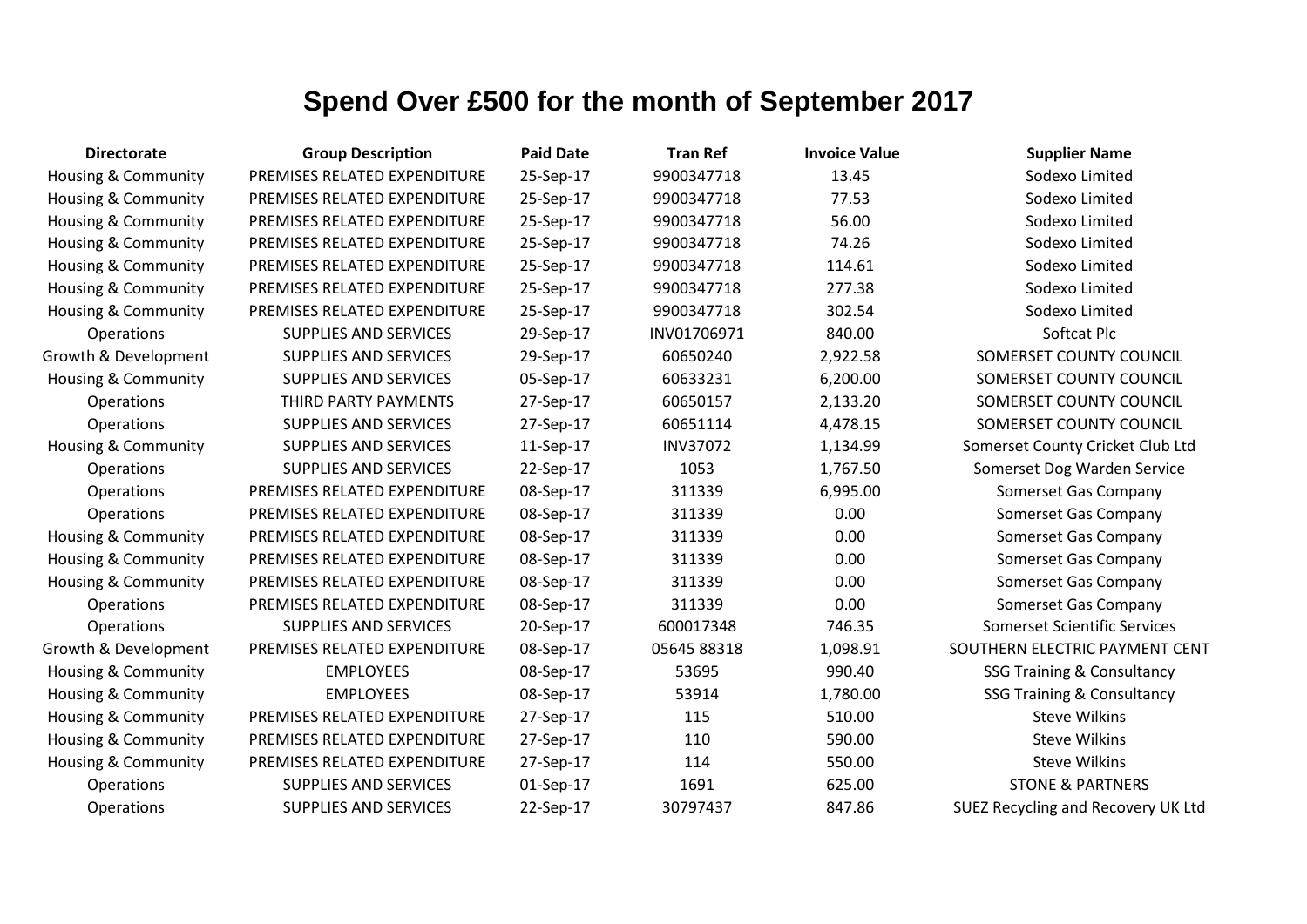| <b>Directorate</b>             | <b>Group Description</b>     | <b>Paid Date</b> | <b>Tran Ref</b> | <b>Invoice Value</b> | <b>Supplier Name</b>                   |
|--------------------------------|------------------------------|------------------|-----------------|----------------------|----------------------------------------|
| Housing & Community            | PREMISES RELATED EXPENDITURE | 05-Sep-17        | 6968            | 780.00               | <b>SUN SCAFFOLDING LTD</b>             |
| Housing & Community            | <b>SUPPLIES AND SERVICES</b> | 06-Sep-17        | <b>EPRF 514</b> | 670.00               | <b>Sundry BACS</b>                     |
| <b>Housing &amp; Community</b> | BELOW NET COST OF SERVICES   | 06-Sep-17        | <b>EPRF 523</b> | 606.93               | <b>Sundry BACS</b>                     |
| <b>Housing &amp; Community</b> | <b>SUPPLIES AND SERVICES</b> | 12-Sep-17        | 2.04097E+13     | 750.00               | <b>Sundry BACS</b>                     |
| <b>Housing &amp; Community</b> | THIRD PARTY PAYMENTS         | 13-Sep-17        | <b>EPRF 544</b> | 1,421.00             | <b>Sundry BACS</b>                     |
| <b>Housing &amp; Community</b> | BELOW NET COST OF SERVICES   | 13-Sep-17        | <b>EPRF547</b>  | 738.99               | <b>Sundry BACS</b>                     |
| <b>Housing &amp; Community</b> | THIRD PARTY PAYMENTS         | 22-Sep-17        | <b>EPRF 576</b> | 550.00               | <b>Sundry BACS</b>                     |
| <b>Housing &amp; Community</b> | <b>SUPPLIES AND SERVICES</b> | 29-Sep-17        | <b>EPRF 589</b> | 608.25               | <b>Sundry BACS</b>                     |
| <b>Balance Sheet</b>           | <b>HOLDING ACCOUNTS</b>      | 05-Sep-17        | <b>EPRF 484</b> | 1,557.80             | <b>Sundry Cheque</b>                   |
| <b>Capital Payments</b>        | <b>CAPITAL</b>               | 05-Sep-17        | <b>EPRF 486</b> | 950.00               | <b>Sundry Cheque</b>                   |
| Housing & Community            | BELOW NET COST OF SERVICES   | 06-Sep-17        | <b>EPRF 524</b> | 790.02               | <b>Sundry Cheque</b>                   |
| Operations                     | <b>INCOME</b>                | 20-Sep-17        | <b>EPRF 578</b> | 870.00               | <b>Sundry Cheque</b>                   |
| <b>Capital Payments</b>        | <b>CAPITAL</b>               | 13-Sep-17        | 1951            | 1,350.00             | SWAN PAUL PARTNERSHIP LTD              |
| <b>Housing &amp; Community</b> | PREMISES RELATED EXPENDITURE | 08-Sep-17        | 22648           | 560.00               | T & C ELECTRICAL CONTRACTORS LTD       |
| Housing & Community            | PREMISES RELATED EXPENDITURE | 12-Sep-17        | 22649           | 776.00               | T & C ELECTRICAL CONTRACTORS LTD       |
| Housing & Community            | PREMISES RELATED EXPENDITURE | 12-Sep-17        | 22647           | 835.60               | T & C ELECTRICAL CONTRACTORS LTD       |
| Housing & Community            | PREMISES RELATED EXPENDITURE | 12-Sep-17        | 22646           | 1,073.15             | T & C ELECTRICAL CONTRACTORS LTD       |
| Housing & Community            | PREMISES RELATED EXPENDITURE | 15-Sep-17        | 22651           | 960.00               | T & C ELECTRICAL CONTRACTORS LTD       |
| Housing & Community            | PREMISES RELATED EXPENDITURE | 22-Sep-17        | 22653           | 680.58               | T & C ELECTRICAL CONTRACTORS LTD       |
| Housing & Community            | PREMISES RELATED EXPENDITURE | 27-Sep-17        | 22650           | 1,177.06             | T & C ELECTRICAL CONTRACTORS LTD       |
| Growth & Development           | <b>SUPPLIES AND SERVICES</b> | 25-Sep-17        | 17/S0042        | 1,413.60             | <b>TACCHI-MORRIS ARTS CENTRE</b>       |
| Growth & Development           | SUPPLIES AND SERVICES        | 25-Sep-17        | 280417          | 2,000.00             | <b>Taunton Deane Business Awards</b>   |
| Growth & Development           | SUPPLIES AND SERVICES        | 20-Sep-17        | TFS17-09-TVC    | 10,038.06            | <b>Taunton Flower Show</b>             |
| Growth & Development           | <b>SUPPLIES AND SERVICES</b> | 20-Sep-17        | TFS17-09-TVC    | 251.10               | <b>Taunton Flower Show</b>             |
| Growth & Development           | <b>SUPPLIES AND SERVICES</b> | 20-Sep-17        | TFS17-09-TVC    | 402.30               | <b>Taunton Flower Show</b>             |
| Growth & Development           | <b>SUPPLIES AND SERVICES</b> | 15-Sep-17        | TT1218          | 1,086.33             | <b>Taunton Theatre Association Ltd</b> |
| <b>Capital Payments</b>        | <b>CAPITAL</b>               | 01-Sep-17        | 174144          | 2,000.00             | <b>Taylor Lewis Limited</b>            |
| <b>Capital Payments</b>        | <b>CAPITAL</b>               | 15-Sep-17        | 900017660       | 63.00                | TeleAlarm Europe GmbH                  |
| <b>Capital Payments</b>        | <b>CAPITAL</b>               | 15-Sep-17        | 900017660       | 168.00               | TeleAlarm Europe GmbH                  |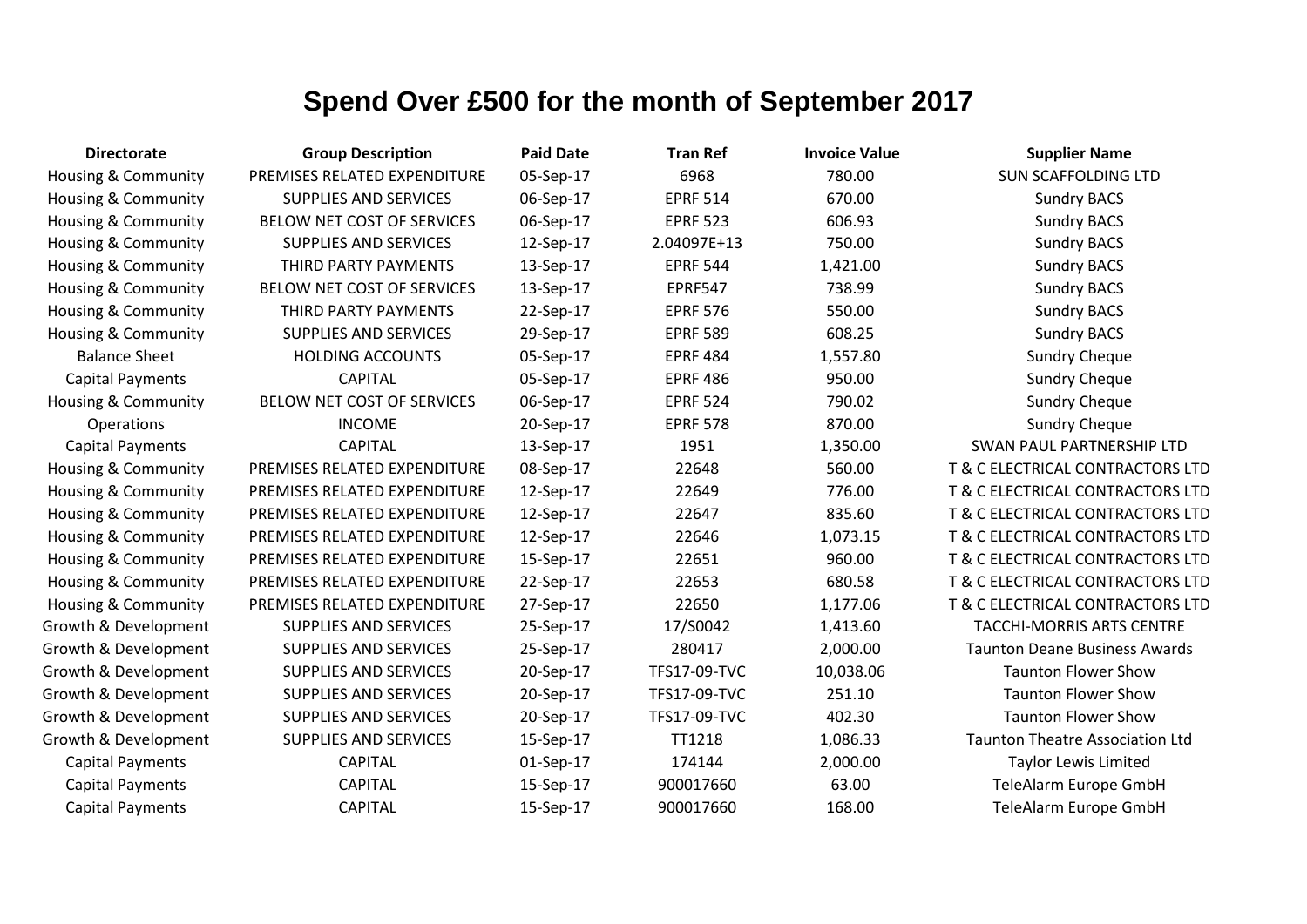| <b>Directorate</b>             | <b>Group Description</b>             | <b>Paid Date</b> | <b>Tran Ref</b>  | <b>Invoice Value</b> | <b>Supplier Name</b>    |
|--------------------------------|--------------------------------------|------------------|------------------|----------------------|-------------------------|
| Housing & Community            | <b>SUPPLIES AND SERVICES</b>         | 15-Sep-17        | 900017660        | 168.00               | TeleAlarm Europe GmbH   |
| <b>Housing &amp; Community</b> | <b>SUPPLIES AND SERVICES</b>         | 15-Sep-17        | 900017660        | 385.00               | TeleAlarm Europe GmbH   |
| <b>Operations</b>              | <b>SUPPLIES AND SERVICES</b>         | 20-Sep-17        | 18866            | 678.00               | <b>TELESHORE UK LTD</b> |
| Housing & Community            | PREMISES RELATED EXPENDITURE         | 04-Sep-17        | 166534 DUPLICATE | 2,610.00             | <b>Tersus Group</b>     |
| <b>Housing &amp; Community</b> | PREMISES RELATED EXPENDITURE         | 11-Sep-17        | 2948             | 559.94               | The Carpet Warehouse    |
| <b>Housing &amp; Community</b> | PREMISES RELATED EXPENDITURE         | 06-Sep-17        | 2946             | 639.93               | The Carpet Warehouse    |
| Housing & Community            | PREMISES RELATED EXPENDITURE         | 06-Sep-17        | 2945             | 523.30               | The Carpet Warehouse    |
| <b>Housing &amp; Community</b> | PREMISES RELATED EXPENDITURE         | 06-Sep-17        | 2947             | 551.09               | The Carpet Warehouse    |
| Housing & Community            | PREMISES RELATED EXPENDITURE         | 05-Sep-17        | 2932             | 2,134.20             | The Carpet Warehouse    |
| <b>Housing &amp; Community</b> | PREMISES RELATED EXPENDITURE         | 22-Sep-17        | 2973             | 633.26               | The Carpet Warehouse    |
| <b>Housing &amp; Community</b> | PREMISES RELATED EXPENDITURE         | 22-Sep-17        | 2974             | 559.94               | The Carpet Warehouse    |
| Housing & Community            | PREMISES RELATED EXPENDITURE         | 22-Sep-17        | 2971             | 513.27               | The Carpet Warehouse    |
| <b>Housing &amp; Community</b> | PREMISES RELATED EXPENDITURE         | 22-Sep-17        | 2962             | 690.08               | The Carpet Warehouse    |
| <b>Housing &amp; Community</b> | PREMISES RELATED EXPENDITURE         | 22-Sep-17        | 2969             | 519.94               | The Carpet Warehouse    |
| Housing & Community            | PREMISES RELATED EXPENDITURE         | 22-Sep-17        | 2968             | 519.94               | The Carpet Warehouse    |
| Operations                     | TRANSPORT RELATED EXPENDITURE        | 08-Sep-17        | 1124601          | 1,072.19             | The Fuelcard People     |
| Cost of Services               | TRANSPORT RELATED EXPENDITURE        | 08-Sep-17        | 1124601          | 260.57               | The Fuelcard People     |
| Operations                     | TRANSPORT RELATED EXPENDITURE        | 08-Sep-17        | 1135531          | 865.02               | The Fuelcard People     |
| Cost of Services               | <b>TRANSPORT RELATED EXPENDITURE</b> | 08-Sep-17        | 1135531          | 225.84               | The Fuelcard People     |
| Corporate Management           | TRANSPORT RELATED EXPENDITURE        | 13-Sep-17        | 2019292          | 30.58                | The Fuelcard People     |
| Operations                     | TRANSPORT RELATED EXPENDITURE        | 13-Sep-17        | 2019292          | 84.51                | The Fuelcard People     |
| Operations                     | TRANSPORT RELATED EXPENDITURE        | 13-Sep-17        | 2019292          | 3,245.27             | The Fuelcard People     |
| Housing & Community            | TRANSPORT RELATED EXPENDITURE        | 13-Sep-17        | 2019292          | 4,409.40             | The Fuelcard People     |
| Operations                     | TRANSPORT RELATED EXPENDITURE        | 13-Sep-17        | 2019292          | 339.19               | The Fuelcard People     |
| <b>Housing &amp; Community</b> | TRANSPORT RELATED EXPENDITURE        | 13-Sep-17        | 2019292          | 546.22               | The Fuelcard People     |
| <b>Operations</b>              | TRANSPORT RELATED EXPENDITURE        | 13-Sep-17        | 2019292          | 178.94               | The Fuelcard People     |
| Operations                     | TRANSPORT RELATED EXPENDITURE        | 13-Sep-17        | 2019292          | 114.97               | The Fuelcard People     |
| Operations                     | TRANSPORT RELATED EXPENDITURE        | 06-Sep-17        | 1144860          | 1,299.27             | The Fuelcard People     |
| Cost of Services               | TRANSPORT RELATED EXPENDITURE        | 06-Sep-17        | 1144860          | 191.52               | The Fuelcard People     |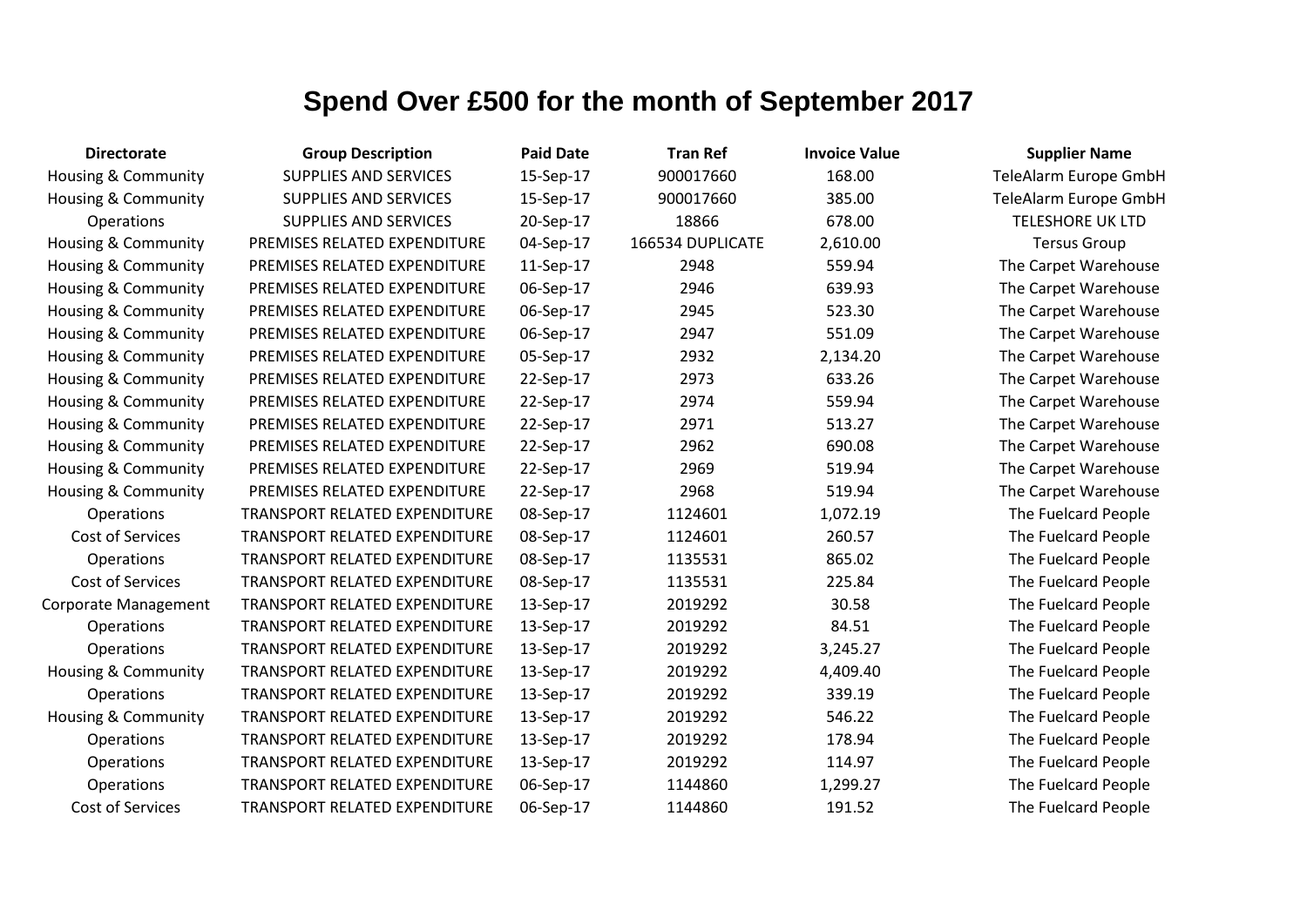| <b>Directorate</b>             | <b>Group Description</b>      | <b>Paid Date</b> | <b>Tran Ref</b>  | <b>Invoice Value</b> | <b>Supplier Name</b>                    |
|--------------------------------|-------------------------------|------------------|------------------|----------------------|-----------------------------------------|
| <b>Corporate Management</b>    | TRANSPORT RELATED EXPENDITURE | 06-Sep-17        | 2039402          | 29.53                | The Fuelcard People                     |
| Operations                     | TRANSPORT RELATED EXPENDITURE | 06-Sep-17        | 2039402          | 106.94               | The Fuelcard People                     |
| Operations                     | TRANSPORT RELATED EXPENDITURE | 06-Sep-17        | 2039402          | 3,131.56             | The Fuelcard People                     |
| Housing & Community            | TRANSPORT RELATED EXPENDITURE | 06-Sep-17        | 2039402          | 3,460.00             | The Fuelcard People                     |
| Operations                     | TRANSPORT RELATED EXPENDITURE | 06-Sep-17        | 2039402          | 734.13               | The Fuelcard People                     |
| <b>Housing &amp; Community</b> | TRANSPORT RELATED EXPENDITURE | 06-Sep-17        | 2039402          | 602.47               | The Fuelcard People                     |
| Operations                     | TRANSPORT RELATED EXPENDITURE | 06-Sep-17        | 2039402          | 56.12                | The Fuelcard People                     |
| Operations                     | TRANSPORT RELATED EXPENDITURE | 06-Sep-17        | 2039402          | 31.67                | The Fuelcard People                     |
| Operations                     | TRANSPORT RELATED EXPENDITURE | 06-Sep-17        | 2039402          | 104.81               | The Fuelcard People                     |
| Operations                     | <b>SUPPLIES AND SERVICES</b>  | 18-Sep-17        | RWPL8227/17      | 700.00               | The Robinson White Partnership Limited  |
| Operations                     | <b>SUPPLIES AND SERVICES</b>  | 18-Sep-17        | RWPL8227/17      | 32.50                | The Robinson White Partnership Limited  |
| <b>Cost of Services</b>        | <b>EMPLOYEES</b>              | 08-Sep-17        | 703-20170925-ACF | 411.25               | The Web Design Academy                  |
| Cost of Services               | <b>EMPLOYEES</b>              | 08-Sep-17        | 703-20170925-ACF | 2,088.75             | The Web Design Academy                  |
| Housing & Community            | <b>SUPPLIES AND SERVICES</b>  | 29-Sep-17        | EDI0112625       | 5,900.00             | Torbay Economic Development Company Ltd |
| Cost of Services               | <b>SUPPLIES AND SERVICES</b>  | 29-Sep-17        | EDI0112625       | 2,950.00             | Torbay Economic Development Company Ltd |
| Housing & Community            | <b>SUPPLIES AND SERVICES</b>  | 29-Sep-17        | EDI0112625       | 5,900.00             | Torbay Economic Development Company Ltd |
| <b>Balance Sheet</b>           | <b>HOLDING ACCOUNTS</b>       | 12-Sep-17        | 968782           | 372.09               | Travel.cloud                            |
| <b>Balance Sheet</b>           | <b>HOLDING ACCOUNTS</b>       | 12-Sep-17        | 968782           | 562.20               | Travel.cloud                            |
| <b>Balance Sheet</b>           | <b>HOLDING ACCOUNTS</b>       | 26-Sep-17        | 973163           | 1,892.30             | Travel.cloud                            |
| <b>Balance Sheet</b>           | <b>HOLDING ACCOUNTS</b>       | 20-Sep-17        | 970747           | 1,252.80             | Travel.cloud                            |
| Operations                     | PREMISES RELATED EXPENDITURE  | 22-Sep-17        | 3582ADL162       | 615.30               | <b>TRAVIS PERKINS PLC</b>               |
| <b>Housing &amp; Community</b> | <b>SUPPLIES AND SERVICES</b>  | 29-Sep-17        | 3IN/20155894     | 13,836.13            | Tunstall Healthcare (uk) Ltd            |
| Cost of Services               | <b>SUPPLIES AND SERVICES</b>  | 22-Sep-17        | 90               | 6,650.00             | <b>Ultim8 Solutions Ltd</b>             |
| Cost of Services               | <b>SUPPLIES AND SERVICES</b>  | 22-Sep-17        | 90               | 0.00                 | <b>Ultim8 Solutions Ltd</b>             |
| Cost of Services               | <b>SUPPLIES AND SERVICES</b>  | 22-Sep-17        | 90               | 146.00               | <b>Ultim8 Solutions Ltd</b>             |
| Cost of Services               | SUPPLIES AND SERVICES         | 22-Sep-17        | 90               | 0.00                 | <b>Ultim8 Solutions Ltd</b>             |
| Housing & Community            | <b>SUPPLIES AND SERVICES</b>  | 08-Sep-17        | 30014952         | 1,960.00             | University College of Estate            |
| Operations                     | <b>SUPPLIES AND SERVICES</b>  | 26-Sep-17        | INV001866        | 6,080.84             | V4 Services Ltd                         |
| Housing & Community            | PREMISES RELATED EXPENDITURE  | 28-Sep-17        | 10196053/535     | 550.00               | <b>Valuation Office Agency</b>          |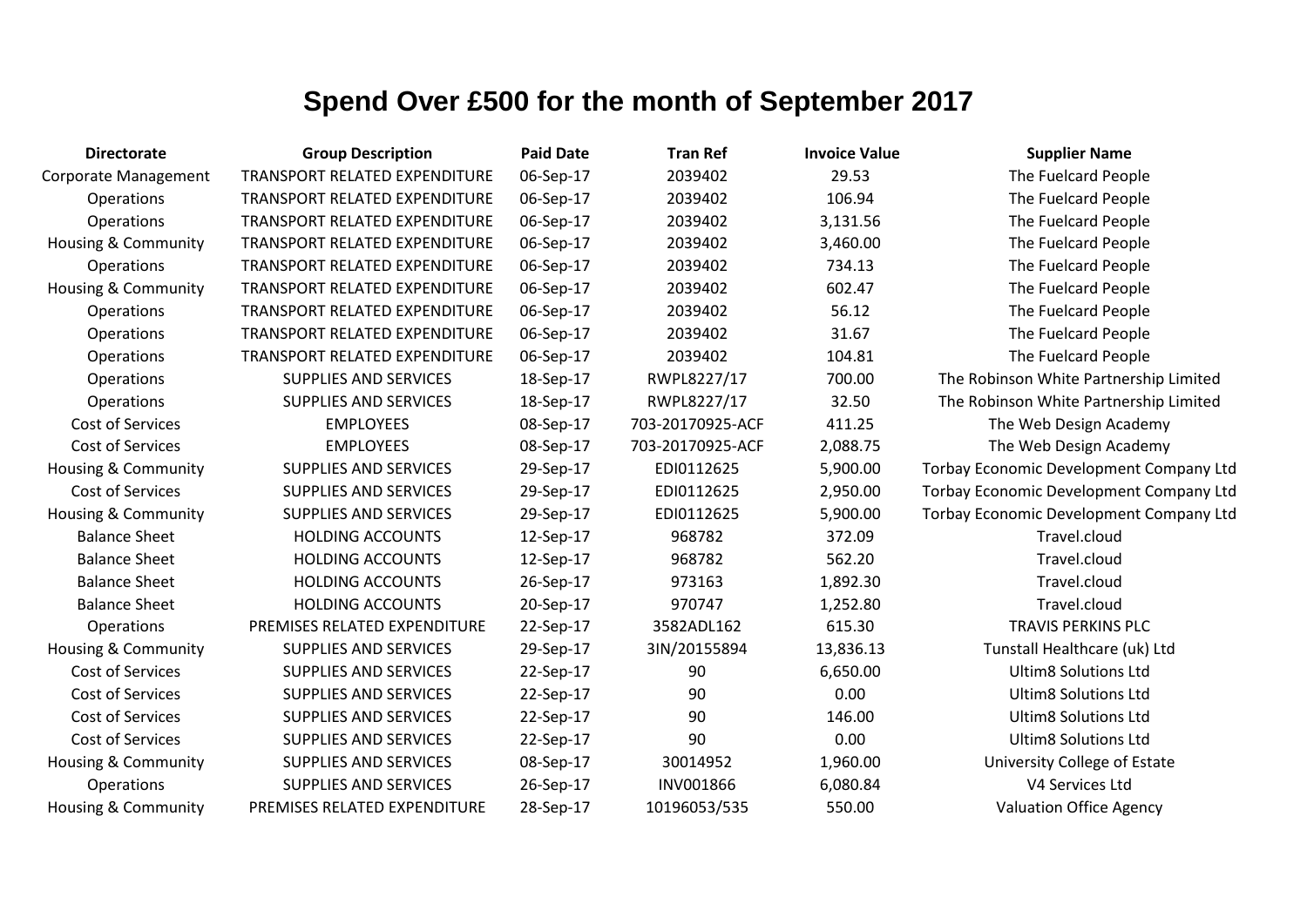| <b>Directorate</b>             | <b>Group Description</b>     | <b>Paid Date</b> | <b>Tran Ref</b> | <b>Invoice Value</b> | <b>Supplier Name</b>                 |
|--------------------------------|------------------------------|------------------|-----------------|----------------------|--------------------------------------|
| Housing & Community            | <b>SUPPLIES AND SERVICES</b> | 22-Sep-17        | 3329704         | 224.00               | <b>VENN GROUP LTD</b>                |
| Cost of Services               | <b>SUPPLIES AND SERVICES</b> | 22-Sep-17        | 3329704         | 403.20               | <b>VENN GROUP LTD</b>                |
| Housing & Community            | <b>SUPPLIES AND SERVICES</b> | 08-Sep-17        | 0000015911UA    | 1,924.99             | Viridor Waste (Somerset) Ltd         |
| Operations                     | <b>SUPPLIES AND SERVICES</b> | 08-Sep-17        | 0000015911UA    | 481.25               | Viridor Waste (Somerset) Ltd         |
| Housing & Community            | <b>SUPPLIES AND SERVICES</b> | 15-Sep-17        | 0002104885AB    | 1,364.45             | Viridor Waste (Somerset) Ltd         |
| Operations                     | <b>SUPPLIES AND SERVICES</b> | 01-Sep-17        | 0002104882AB    | 775.70               | Viridor Waste (Somerset) Ltd         |
| Operations                     | <b>SUPPLIES AND SERVICES</b> | 05-Sep-17        | 0002101268AB    | 4,764.18             | Viridor Waste (Somerset) Ltd         |
| Operations                     | <b>SUPPLIES AND SERVICES</b> | 05-Sep-17        | 000216225AB     | 1,883.70             | Viridor Waste (Somerset) Ltd         |
| Operations                     | <b>SUPPLIES AND SERVICES</b> | 05-Sep-17        | 0002071698AB    | 2,047.60             | Viridor Waste (Somerset) Ltd         |
| Housing & Community            | <b>SUPPLIES AND SERVICES</b> | 08-Sep-17        | 0000016133UA    | 3,122.76             | Viridor Waste (Somerset) Ltd         |
| <b>Operations</b>              | <b>SUPPLIES AND SERVICES</b> | 08-Sep-17        | 0000016133UA    | 1,757.03             | Viridor Waste (Somerset) Ltd         |
| Housing & Community            | <b>SUPPLIES AND SERVICES</b> | 08-Sep-17        | 0000016133UA    | 7,090.40             | Viridor Waste (Somerset) Ltd         |
| <b>Housing &amp; Community</b> | <b>SUPPLIES AND SERVICES</b> | 08-Sep-17        | 0000016133UA    | 7,090.42             | Viridor Waste (Somerset) Ltd         |
| Operations                     | <b>SUPPLIES AND SERVICES</b> | 22-Sep-17        | 002310046AB     | 582.33               | Viridor Waste (Somerset) Ltd         |
| Housing & Community            | <b>SUPPLIES AND SERVICES</b> | 22-Sep-17        | 00000016834UA   | 3,557.24             | Viridor Waste (Somerset) Ltd         |
| <b>Operations</b>              | <b>SUPPLIES AND SERVICES</b> | 22-Sep-17        | 00000016834UA   | 2,555.68             | Viridor Waste (Somerset) Ltd         |
| Housing & Community            | <b>SUPPLIES AND SERVICES</b> | 22-Sep-17        | 00000016834UA   | 8,308.48             | Viridor Waste (Somerset) Ltd         |
| <b>Housing &amp; Community</b> | <b>SUPPLIES AND SERVICES</b> | 22-Sep-17        | 00000016834UA   | 8,308.52             | Viridor Waste (Somerset) Ltd         |
| Operations                     | <b>SUPPLIES AND SERVICES</b> | 05-Sep-17        | 150398          | 1,665.12             | <b>VITAX LIMITED</b>                 |
| Operations                     | <b>SUPPLIES AND SERVICES</b> | 05-Sep-17        | 150396          | 523.87               | <b>VITAX LIMITED</b>                 |
| Operations                     | <b>SUPPLIES AND SERVICES</b> | 04-Sep-17        | 149605          | 1,350.00             | <b>VITAX LIMITED</b>                 |
| Housing & Community            | <b>EMPLOYEES</b>             | 06-Sep-17        | WCC004          | 720.00               | Vivienne Sutton Counselling & Psycho |
| Operations                     | <b>SUPPLIES AND SERVICES</b> | 15-Sep-17        | 1113393         | 1,720.44             | Voicenet Solutions Ltd T/A 8x8       |
| Operations                     | <b>SUPPLIES AND SERVICES</b> | 25-Sep-17        | 1109312         | 1,632.10             | Voicenet Solutions Ltd T/A 8x8       |
| Operations                     | <b>SUPPLIES AND SERVICES</b> | 25-Sep-17        | 1116249         | 1,400.00             | Voicenet Solutions Ltd T/A 8x8       |
| Operations                     | <b>SUPPLIES AND SERVICES</b> | 25-Sep-17        | 1114137         | 4,327.50             | Voicenet Solutions Ltd T/A 8x8       |
| Operations                     | <b>SUPPLIES AND SERVICES</b> | 25-Sep-17        | 116288          | 900.00               | Voicenet Solutions Ltd T/A 8x8       |
| Operations                     | PREMISES RELATED EXPENDITURE | 05-Sep-17        | 8048870160      | 2,064.03             | Water2business                       |
| Operations                     | <b>SUPPLIES AND SERVICES</b> | 22-Sep-17        | 36372           | 612.00               | <b>Wesley Media</b>                  |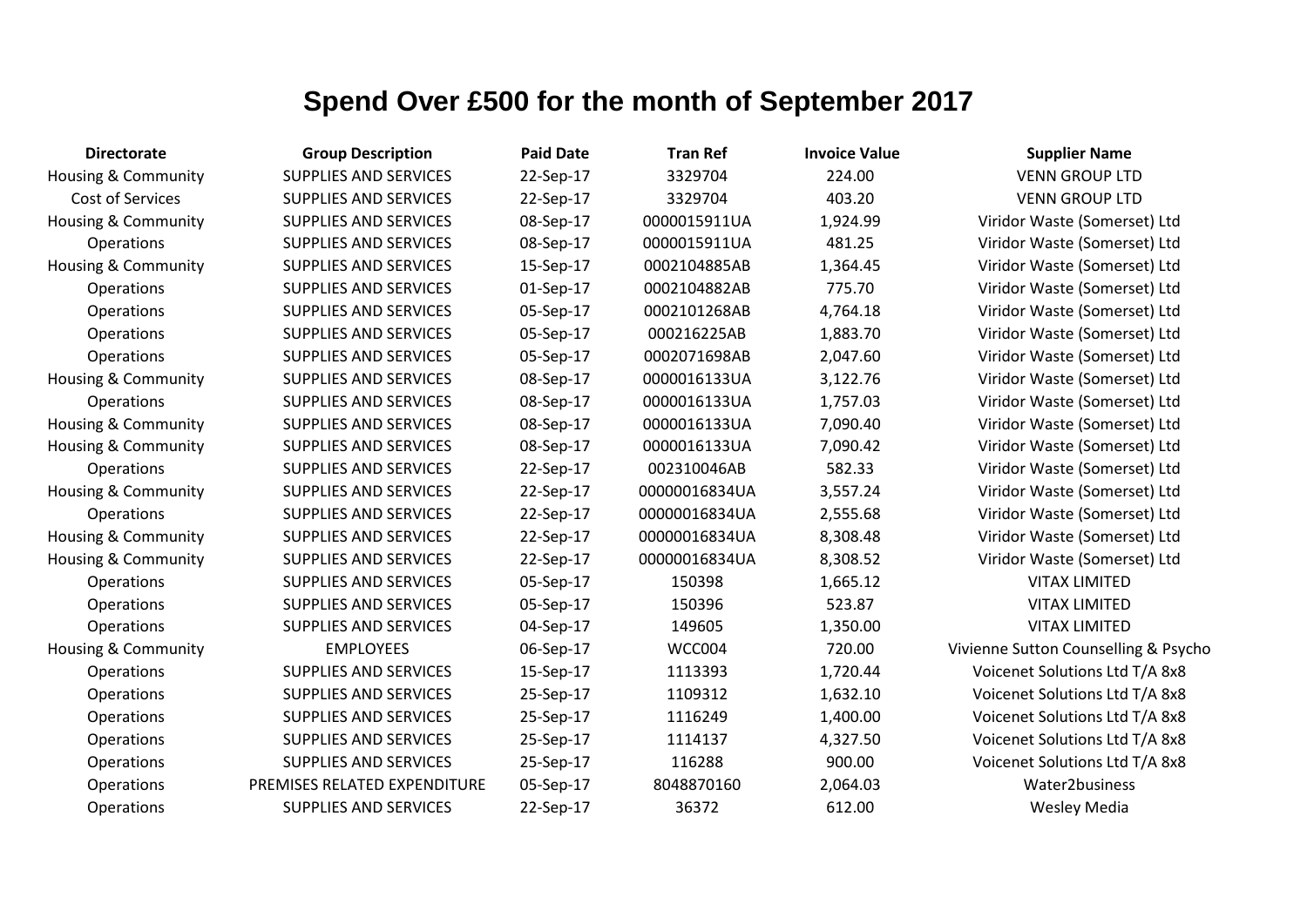| <b>Directorate</b>             | <b>Group Description</b>      | <b>Paid Date</b> | <b>Tran Ref</b> | <b>Invoice Value</b> | <b>Supplier Name</b>                      |
|--------------------------------|-------------------------------|------------------|-----------------|----------------------|-------------------------------------------|
| <b>Housing &amp; Community</b> | PREMISES RELATED EXPENDITURE  | 01-Sep-17        | 9855            | 1,266.54             | <b>Western Fabrications Ltd</b>           |
| Housing & Community            | PREMISES RELATED EXPENDITURE  | 01-Sep-17        | 9856            | 2,494.40             | <b>Western Fabrications Ltd</b>           |
| Housing & Community            | PREMISES RELATED EXPENDITURE  | 08-Sep-17        | 9861            | 1,253.30             | <b>Western Fabrications Ltd</b>           |
| Housing & Community            | PREMISES RELATED EXPENDITURE  | 08-Sep-17        | 9862            | 1,584.96             | <b>Western Fabrications Ltd</b>           |
| Housing & Community            | PREMISES RELATED EXPENDITURE  | 08-Sep-17        | 9863            | 1,077.48             | <b>Western Fabrications Ltd</b>           |
| Housing & Community            | PREMISES RELATED EXPENDITURE  | 12-Sep-17        | 9866            | 1,150.79             | <b>Western Fabrications Ltd</b>           |
| Housing & Community            | PREMISES RELATED EXPENDITURE  | 12-Sep-17        | 9865            | 891.42               | <b>Western Fabrications Ltd</b>           |
| Housing & Community            | PREMISES RELATED EXPENDITURE  | 12-Sep-17        | 9864            | 549.78               | <b>Western Fabrications Ltd</b>           |
| Housing & Community            | PREMISES RELATED EXPENDITURE  | 05-Sep-17        | 9853            | 1,187.53             | <b>Western Fabrications Ltd</b>           |
| Housing & Community            | PREMISES RELATED EXPENDITURE  | 05-Sep-17        | 9851            | 741.33               | <b>Western Fabrications Ltd</b>           |
| Housing & Community            | PREMISES RELATED EXPENDITURE  | 05-Sep-17        | 9852            | 1,196.31             | <b>Western Fabrications Ltd</b>           |
| Housing & Community            | PREMISES RELATED EXPENDITURE  | 06-Sep-17        | 9860            | 4,596.89             | <b>Western Fabrications Ltd</b>           |
| Housing & Community            | PREMISES RELATED EXPENDITURE  | 06-Sep-17        | 9859            | 1,562.38             | <b>Western Fabrications Ltd</b>           |
| Housing & Community            | PREMISES RELATED EXPENDITURE  | 06-Sep-17        | 9857            | 1,483.59             | <b>Western Fabrications Ltd</b>           |
| Housing & Community            | PREMISES RELATED EXPENDITURE  | 06-Sep-17        | 9858            | 712.17               | <b>Western Fabrications Ltd</b>           |
| Housing & Community            | PREMISES RELATED EXPENDITURE  | 29-Sep-17        | 9874            | 795.33               | <b>Western Fabrications Ltd</b>           |
| Housing & Community            | PREMISES RELATED EXPENDITURE  | 29-Sep-17        | 9875            | 1,669.43             | <b>Western Fabrications Ltd</b>           |
| Housing & Community            | PREMISES RELATED EXPENDITURE  | 29-Sep-17        | 9873            | 872.80               | <b>Western Fabrications Ltd</b>           |
| Housing & Community            | PREMISES RELATED EXPENDITURE  | 29-Sep-17        | 9869            | 925.68               | <b>Western Fabrications Ltd</b>           |
| Housing & Community            | PREMISES RELATED EXPENDITURE  | 29-Sep-17        | 9867            | 658.21               | <b>Western Fabrications Ltd</b>           |
| Housing & Community            | PREMISES RELATED EXPENDITURE  | 29-Sep-17        | 9872            | 836.18               | <b>Western Fabrications Ltd</b>           |
| Housing & Community            | PREMISES RELATED EXPENDITURE  | 29-Sep-17        | 9870            | 2,597.49             | <b>Western Fabrications Ltd</b>           |
| Housing & Community            | PREMISES RELATED EXPENDITURE  | 29-Sep-17        | 9871            | 2,013.10             | <b>Western Fabrications Ltd</b>           |
| Housing & Community            | PREMISES RELATED EXPENDITURE  | 29-Sep-17        | 9868            | 810.93               | <b>Western Fabrications Ltd</b>           |
| <b>Operations</b>              | TRANSPORT RELATED EXPENDITURE | 06-Sep-17        | 2510402         | 1,810.93             | <b>WESTERN FUEL</b>                       |
| <b>Operations</b>              | TRANSPORT RELATED EXPENDITURE | 15-Sep-17        | 2506891         | 1,604.01             | <b>WESTERN FUEL</b>                       |
| Operations                     | TRANSPORT RELATED EXPENDITURE | 22-Sep-17        | 2517227         | 1,156.55             | <b>WESTERN FUEL</b>                       |
| Housing & Community            | SUPPLIES AND SERVICES         | 08-Sep-17        | 1251550         | 499.98               | <b>Westward Building Services Linited</b> |
| Housing & Community            | <b>SUPPLIES AND SERVICES</b>  | 08-Sep-17        | 1251550         | 59.98                | <b>Westward Building Services Linited</b> |